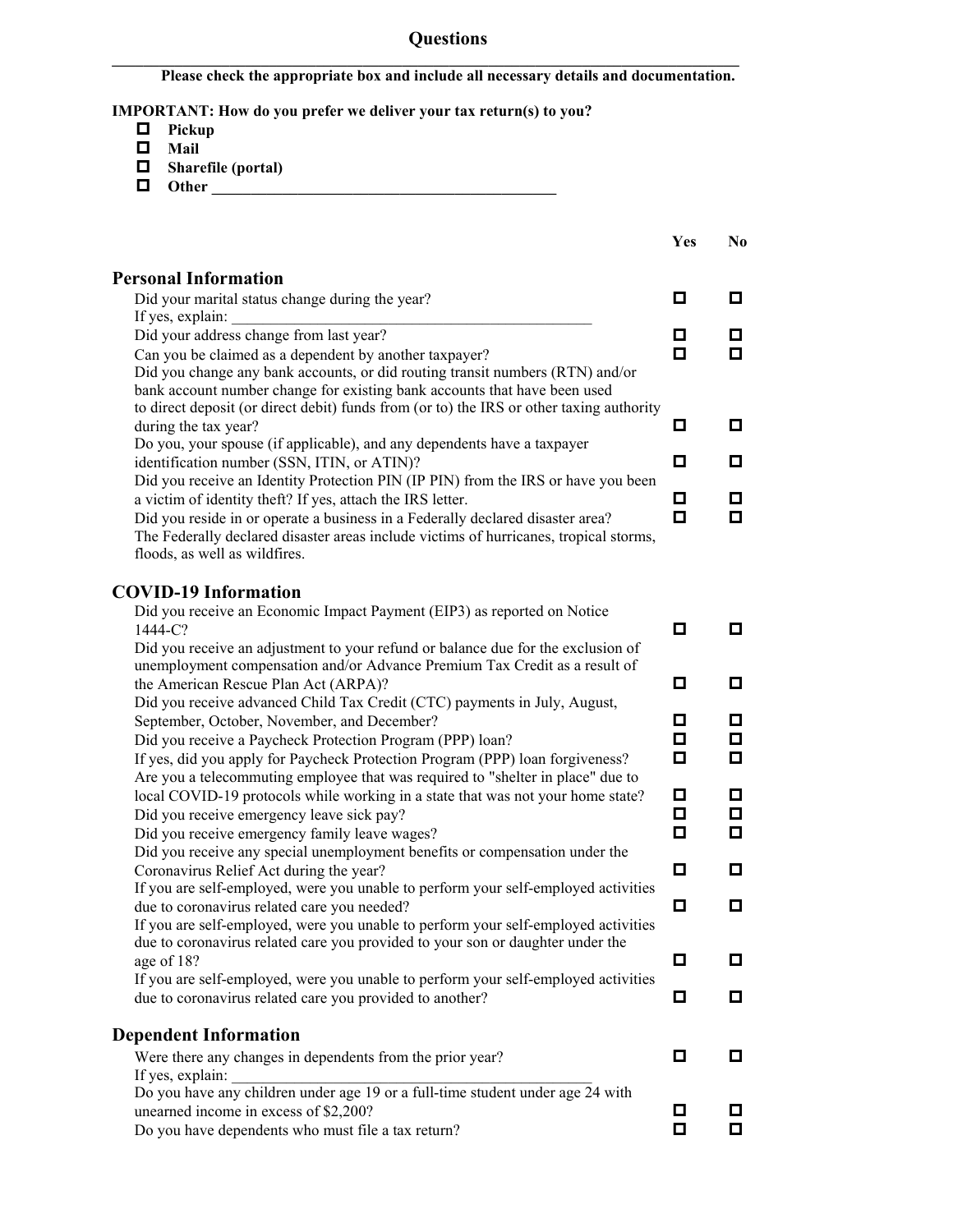| о<br>have they been a victim of identity theft? If yes, attach the IRS letter.<br><b>Purchases, Sales and Debt Information</b><br>о<br>Did you start a new business or purchase rental property during the year?<br>Did you sell, exchange, or purchase any assets used in your trade or business?<br>О<br>Did you acquire a new or additional interest in a partnership or S corporation?<br>Did you sell, exchange, or purchase any real estate during the year?<br>Did you purchase or sell a principal residence during the year?<br>Did you foreclose or abandon a principal residence or real property during the year?<br>Did you acquire or dispose of any stock during the year?<br>Did you take out a home equity loan this year?<br>Did you refinance a principal residence or second home this year?<br>Did you sell an existing business, rental, or other property this year?<br>Did you lend money with the understanding of repayment and this year it<br>became totally uncollectable?<br>Did you have any debts canceled or forgiven this year, such as a home mortgage or<br>student loan(s)? | □<br>□<br>□<br>□<br>Ω<br>Ω<br>о<br>О<br>о<br>о | □<br>□<br>О<br>О<br>О<br>П<br>$\Box$<br>$\Box$<br>$\Box$<br>$\Box$<br>$\Box$<br>□      |
|------------------------------------------------------------------------------------------------------------------------------------------------------------------------------------------------------------------------------------------------------------------------------------------------------------------------------------------------------------------------------------------------------------------------------------------------------------------------------------------------------------------------------------------------------------------------------------------------------------------------------------------------------------------------------------------------------------------------------------------------------------------------------------------------------------------------------------------------------------------------------------------------------------------------------------------------------------------------------------------------------------------------------------------------------------------------------------------------------------------|------------------------------------------------|----------------------------------------------------------------------------------------|
| Did you purchase a qualified plug-in electric drive vehicle or qualified fuel cell<br>vehicle this year?                                                                                                                                                                                                                                                                                                                                                                                                                                                                                                                                                                                                                                                                                                                                                                                                                                                                                                                                                                                                         | О                                              | □                                                                                      |
| Did you have any foreign income or pay any foreign taxes during the year, directly<br>or indirectly, such as from investment accounts, partnerships or a foreign employer?<br>Did you receive any income from property sold prior to this year?<br>Did you receive any unemployment benefits during the year?<br>Did you receive any disability income during the year?<br>Did you receive any Medicaid waiver payments as difficulty of care during the year? $\Box$<br>Did you receive tip income not reported to your employer this year?<br>Did any of your life insurance policies mature, or did you surrender any policies?<br>Did you receive any awards, prizes, hobby income, gambling or lottery winnings?<br>Did you receive any income considered to be nonemployee compensation?<br>Do you expect a large fluctuation in income, deductions, or withholding next year?<br>Did you have any sales or other exchanges of virtual currencies (including from an<br>airdrop or a hard fork, or used virtual currencies to pay for goods or services?<br><b>Retirement Information</b>                  | o<br>□<br>□<br>о<br>□<br>□<br>口<br>о<br>о<br>о | 0<br>$\Box$<br>$\Box$<br>П<br>$\Box$<br>$\Box$<br>$\Box$<br>$\Box$<br>0<br>$\Box$<br>□ |
| Are you an active participant in a pension or retirement plan?<br>Did you receive any Social Security benefits during the year?                                                                                                                                                                                                                                                                                                                                                                                                                                                                                                                                                                                                                                                                                                                                                                                                                                                                                                                                                                                  | о<br>о                                         | □                                                                                      |
| Did you make any withdrawals from an IRA, Roth, Keogh, SIMPLE, SEP,<br>401(k), or other qualified retirement plan?<br>If yes, were any withdrawals due to a Federally declared disaster?                                                                                                                                                                                                                                                                                                                                                                                                                                                                                                                                                                                                                                                                                                                                                                                                                                                                                                                         | □<br>о                                         | 0<br>0                                                                                 |
| If you received any qualified disaster retirement plan distributions, did you repay<br>any of the distributions in 2021?<br>Did you receive any lump-sum payments from a pension, profit sharing or<br>$401(k)$ plan?                                                                                                                                                                                                                                                                                                                                                                                                                                                                                                                                                                                                                                                                                                                                                                                                                                                                                            | О<br>o                                         | ◘<br>◘                                                                                 |
| Did you make any contributions to an IRA, Roth, Keogh, SIMPLE, SEP,<br>$401(k)$ , or other qualified retirement plan?                                                                                                                                                                                                                                                                                                                                                                                                                                                                                                                                                                                                                                                                                                                                                                                                                                                                                                                                                                                            | o                                              | $\Box$                                                                                 |
| <b>Education Information</b><br>Did you, your spouse, or your dependents attend a post-secondary school<br>during the year, or plan to attend one in the coming year?                                                                                                                                                                                                                                                                                                                                                                                                                                                                                                                                                                                                                                                                                                                                                                                                                                                                                                                                            | □                                              | 0                                                                                      |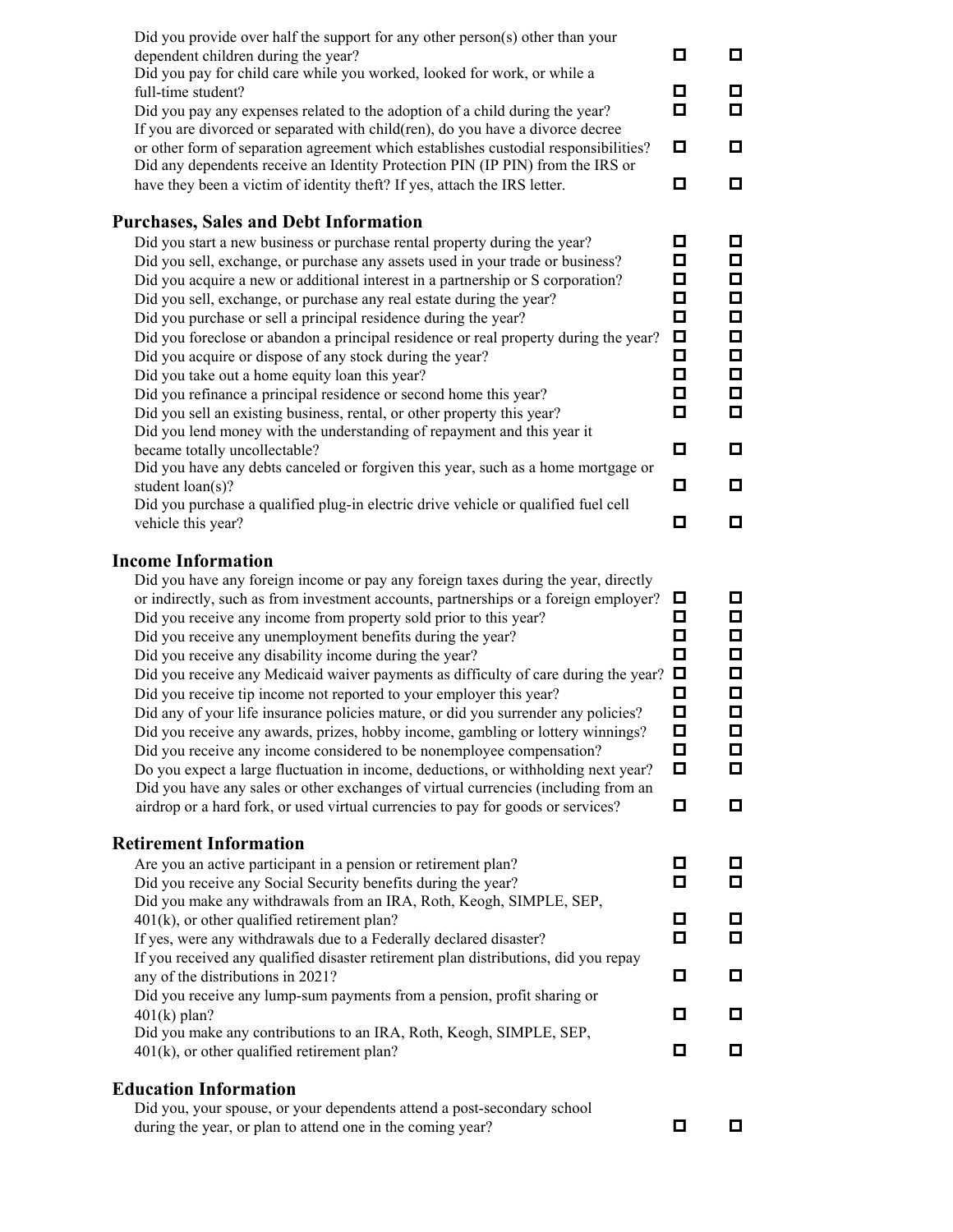| Did you have any educational expenses during the year on behalf of yourself,<br>your spouse, or a dependent? If yes, attach amy Form(s) 1098-T and receipts for<br>qualified tuition and related expenses.<br>Did anyone in your family receive a scholarship of any kind during the year?<br>If yes, were any of the scholarship funds used for expenses other than tuition,                                                                                                                            | О.<br>о             | ◘<br>◘           |
|----------------------------------------------------------------------------------------------------------------------------------------------------------------------------------------------------------------------------------------------------------------------------------------------------------------------------------------------------------------------------------------------------------------------------------------------------------------------------------------------------------|---------------------|------------------|
| such as room and board?<br>Did you make any withdrawals from an education savings or 529 Plan account?<br>If yes, were any of these withdrawals rolled over into an ABLE (Achieving a                                                                                                                                                                                                                                                                                                                    | 0<br>□              | О<br>◘           |
| Better Life Experience) account?<br>Did you make any contributions to an education savings or 529 Plan account?<br>Did you pay any student loan interest this year?<br>Did you cash any Series EE or I U.S. Savings bonds issued after 1989?<br>Would you like a worksheet to aid in the completion of a Free Application for                                                                                                                                                                            | о<br>О.<br>О.<br>О. | О<br>О<br>◘<br>◘ |
| Federal Student Aid (FAFSA) with the U.S. Department of Education?                                                                                                                                                                                                                                                                                                                                                                                                                                       | о                   | О                |
| <b>Health Care Information</b><br>Did you have qualifying health care coverage, such as employer-sponsored coverage<br>or government-sponsored coverage (i.e. Medicare/Medicaid) for your family?<br>"Your family" for health care coverage refers to you, your spouse if filing jointly, and<br>anyone you can claim as a dependent. If yes, attach any Form(s) 1095-B and/or 1095-C                                                                                                                    |                     |                  |
| you received.<br>Did you enroll for lower cost Marketplace Coverage through healthcare.gov under                                                                                                                                                                                                                                                                                                                                                                                                         | 0.                  | ◻                |
| the Affordable Care Act? If yes, attach any Form(s) 1095-A you received.<br>Did you enroll for lower cost Marketplace Coverage through healthcare.gov under<br>the Affordable Care Act and share a policy with anyone who is not included in                                                                                                                                                                                                                                                             | о                   | ◻                |
| your family?<br>Did you make any contributions to a Health savings account (HSA) or Archer MSA? $\Box$<br>Did you receive any distributions from a Health savings account (HSA), Archer                                                                                                                                                                                                                                                                                                                  | 0                   | О<br>О           |
| MSA, or Medicare Advantage MSA this year?<br>Did you pay long-term care premiums for yourself or your family?<br>Did you make any contributions to an ABLE (Achieving a Better Life                                                                                                                                                                                                                                                                                                                      | О.<br>о             | О<br>О           |
| Experience) account? If yes, attach any Form(s) 5498-QA you received.                                                                                                                                                                                                                                                                                                                                                                                                                                    | 0                   | ◘                |
| Did you receive any withdrawals from an ABLE (Achieving a Better Life<br>Experience) account? If yes, attach any Form(s) 1099-QA you received.<br>If you are a business owner, did you pay health insurance premiums for your                                                                                                                                                                                                                                                                            | 0                   | ◻                |
| employees this year?<br>Did you receive any Health Coverage Tax Credit (HCTC) advance payments? If yes,                                                                                                                                                                                                                                                                                                                                                                                                  | 0                   | ◘                |
| attach any Form(s) 1099-H you received.                                                                                                                                                                                                                                                                                                                                                                                                                                                                  | О                   | ◻                |
| <b>Itemized Deduction Information</b>                                                                                                                                                                                                                                                                                                                                                                                                                                                                    |                     |                  |
| Did you incur a casualty or theft loss or any condemnation awards during the year?<br>If yes, did the loss occur in a Federally declared disaster area?<br>Did you pay out-of-pocket medical expenses (Co-pays, prescription drugs, etc.)?<br>Did you make any cash or noncash charitable contributions (clothes, furniture, etc.)?<br>If yes, please provide evidence such as a receipt from the donee organization, a<br>canceled check, or record of payment, to substantiate all contributions made. | 0<br>о<br>о<br>0    | ◻<br>О<br>О<br>◘ |
| Did you donate a vehicle or boat during the year? If yes, attach Form 1098-C or other<br>written acknowledgement from the donee organization.<br>Did you pay real estate taxes for your primary home and/or second home?                                                                                                                                                                                                                                                                                 | О<br>о              | ◻<br>О           |
| Did you pay any mortgage interest on an existing home loan? If yes, attach any<br>Form(s) 1098 you received.<br>Did you incur interest expenses associated with any investment accounts you held?                                                                                                                                                                                                                                                                                                        | 0<br>о              | ◻<br>$\Box$      |
| Did you make any major purchases during the year (cars, boats, etc.)?                                                                                                                                                                                                                                                                                                                                                                                                                                    | о                   | О                |
| Did you make any out-of-state purchases (by telephone, internet, mail, or in person)<br>for which the seller did not collect state sales or use tax?                                                                                                                                                                                                                                                                                                                                                     | 0                   | ◻                |
| <b>Miscellaneous Information</b>                                                                                                                                                                                                                                                                                                                                                                                                                                                                         |                     |                  |
| Did you make gifts of more than \$15,000 to any individual?                                                                                                                                                                                                                                                                                                                                                                                                                                              | 0                   | □                |
| Did you utilize an area of your home for business purposes?<br>Did you engage in any bartering transactions?                                                                                                                                                                                                                                                                                                                                                                                             | о<br>О              | o<br>o           |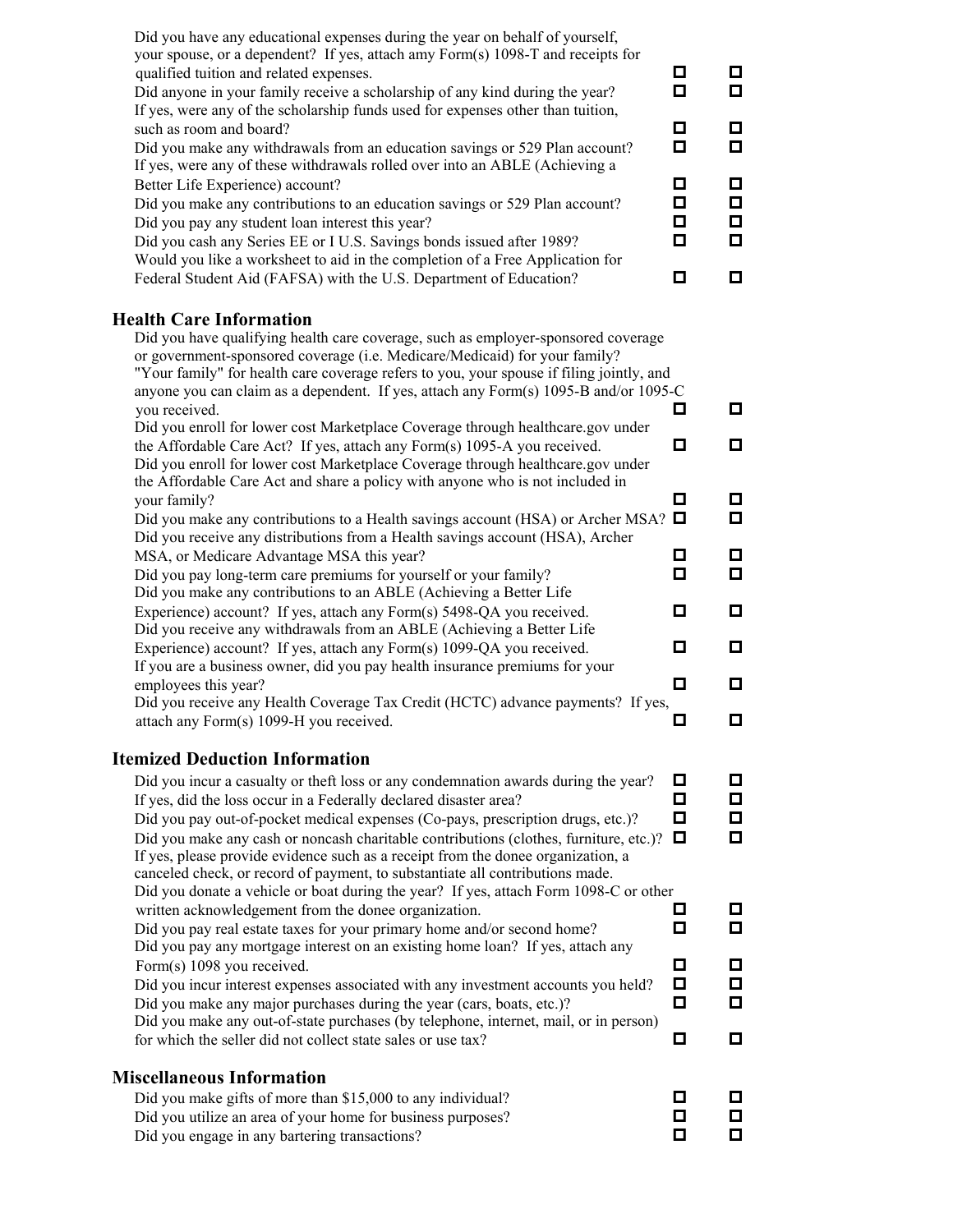| Did you retire or change jobs this year?                                               |   |    |
|----------------------------------------------------------------------------------------|---|----|
| Did you incur moving costs because of a permanent change of station as a member        |   |    |
| of the Armed Forces on active duty?                                                    | Ξ | П  |
|                                                                                        |   | О  |
| Did you pay any individual as a household employee during the year?                    |   |    |
| Did you make energy efficient improvements to your main home this year?                |   | О  |
| Did you receive a distribution from, or were you a grantor or transferor for a foreign |   |    |
| trust?                                                                                 | П | п  |
| Did you have a financial interest in or signature authority over a financial account   |   |    |
| such as a bank account, securities account, or brokerage account, located in a         |   |    |
| foreign country?                                                                       |   | п  |
| Do you have any foreign financial accounts, foreign financial assets, or hold          |   |    |
| interest in a foreign entity?                                                          |   | П  |
| Did you receive correspondence from the State or the IRS?                              |   | О  |
| If yes, explain:                                                                       |   |    |
| Do you have previous years of tax returns that are either unfiled or filed with        |   |    |
| unpaid balances due?                                                                   |   | П  |
| Do you want to designate \$3 to the Presidential Election Campaign Fund? If you        |   |    |
| check yes, it will not change your tax or reduce your refund.                          |   | I. |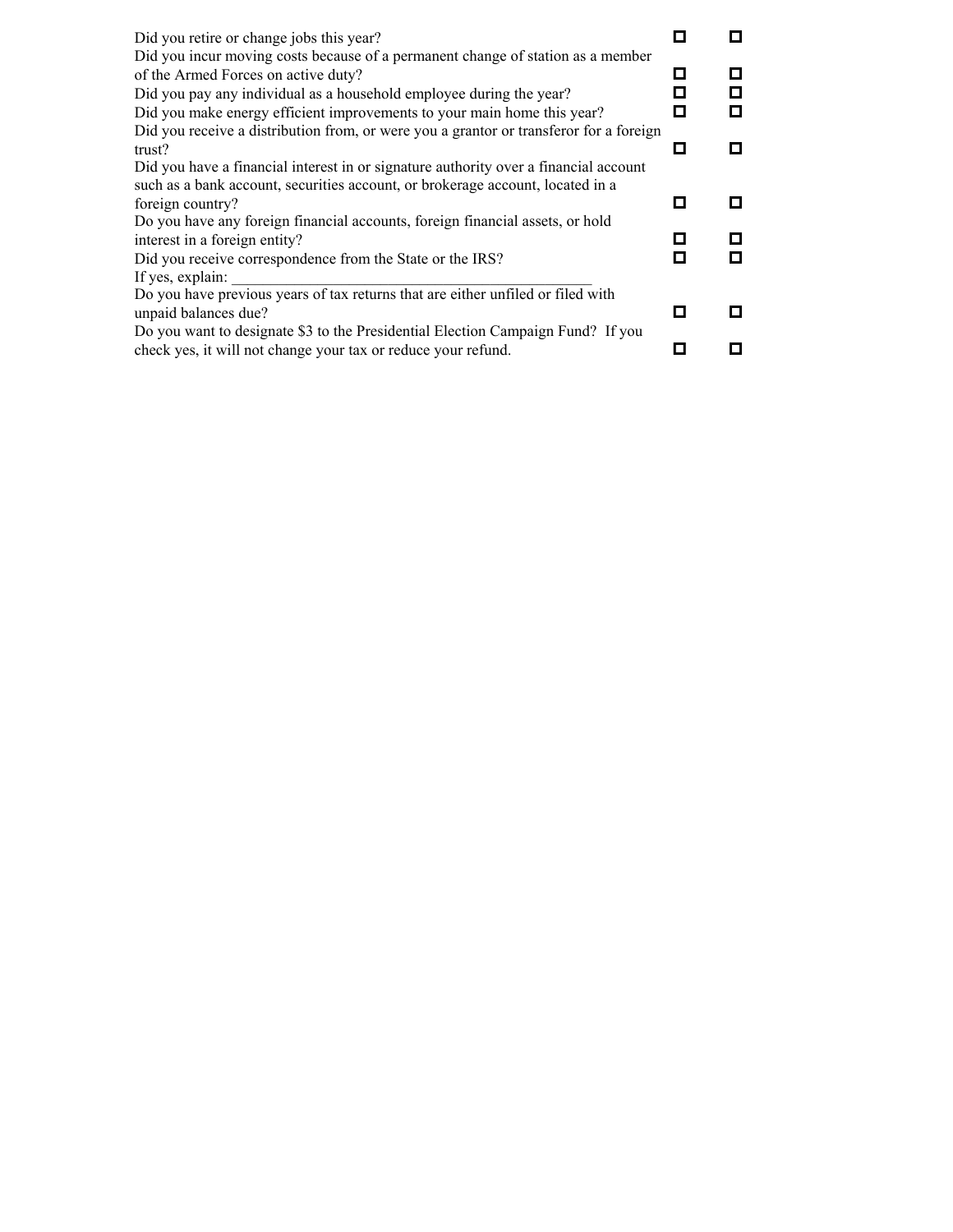| <b>Personal Information</b><br>Form ID: 1040                                                                                                      | 1         |
|---------------------------------------------------------------------------------------------------------------------------------------------------|-----------|
| Filing (Marital) status code (1 = Single, 2 = Married filing joint, 3 = Married filing separate, 4 = Head of household, 5 = Qualifying widow(er)) |           |
| Mark if you were married but living apart all year                                                                                                |           |
| Mark if your nonresident alien spouse does not have an Individual Taxpayer Identification Number (ITIN)                                           |           |
| <b>Taxpayer</b><br><b>Spouse</b>                                                                                                                  |           |
| Social security number                                                                                                                            |           |
| First name                                                                                                                                        |           |
| Last name                                                                                                                                         |           |
| Occupation<br>Designate \$3.00 to the presidential election campaign fund? (1 = Yes, 2 = No, 3 = Blank)                                           |           |
| Mark if dependent of another taxpayer                                                                                                             |           |
| Taxpayer with income less than 1/2 support age 18 or 19 - 23 full-time student? (Y, N)                                                            |           |
| Mark if legally blind                                                                                                                             |           |
| Date of birth                                                                                                                                     |           |
| Date of death                                                                                                                                     |           |
| Work/daytime telephone number/ext number                                                                                                          |           |
| Home/evening telephone number                                                                                                                     |           |
| Do you authorize us to discuss your return with the IRS? (Y, N)                                                                                   |           |
| <b>Present Mailing Address</b>                                                                                                                    |           |
| Address                                                                                                                                           |           |
| Apartment number                                                                                                                                  |           |
| City, state postal code, zip code                                                                                                                 |           |
| Foreign country name                                                                                                                              |           |
| Foreign phone number                                                                                                                              |           |
| In care of addressee                                                                                                                              |           |
| <b>Dependent Information</b>                                                                                                                      |           |
| Care<br>(*Please refer to Dependent Codes located at the bottom)<br>Months**Dep                                                                   | expenses  |
| Codes paid for<br>in.<br><b>First Name</b><br>Date of Birth<br><b>Last Name</b><br><b>Social Security No.</b><br>Relationship<br>home             | dependent |
|                                                                                                                                                   |           |
|                                                                                                                                                   |           |
|                                                                                                                                                   |           |
|                                                                                                                                                   |           |
|                                                                                                                                                   |           |
|                                                                                                                                                   |           |
|                                                                                                                                                   |           |
|                                                                                                                                                   |           |
|                                                                                                                                                   |           |
|                                                                                                                                                   |           |
|                                                                                                                                                   |           |
|                                                                                                                                                   |           |
|                                                                                                                                                   |           |
| Name of child who lived with you but is not your dependent<br>Social security number of qualifying person                                         |           |

|        |                                                                              | <b>Dependent Codes</b>                                                                                                    |
|--------|------------------------------------------------------------------------------|---------------------------------------------------------------------------------------------------------------------------|
| *Basic | $1 =$ Child who lived with you                                               | **Other $1 =$ Student (Age 19 - 23)                                                                                       |
|        |                                                                              | 2 = Child who did not live with you due to divorce/separation 2 = Disabled dependent                                      |
|        | $3 =$ Other dependent                                                        | 3 = Dependent who is both a student and disabled                                                                          |
|        |                                                                              | 4 = Other dependents, but do not qualify for Credit for Other Dependents (ODC)                                            |
|        | 5 = Qualifying child for Earned Income Credit only                           |                                                                                                                           |
|        | 6 = Children who lived with you, but do not qualify for Earned Income Credit |                                                                                                                           |
|        | 7 = Children who lived with you, but do not qualify for Child Tax Credit     |                                                                                                                           |
|        |                                                                              | 8 = Children who lived with you, but do not qualify for Child Tax Credit/Credit for Other Dependents/Earned Income Credit |
|        | ***Months77 = Reported on odd year return                                    |                                                                                                                           |
|        | 88 = Reported on even year return                                            |                                                                                                                           |
|        | 99 = Not reported on return                                                  |                                                                                                                           |
|        |                                                                              |                                                                                                                           |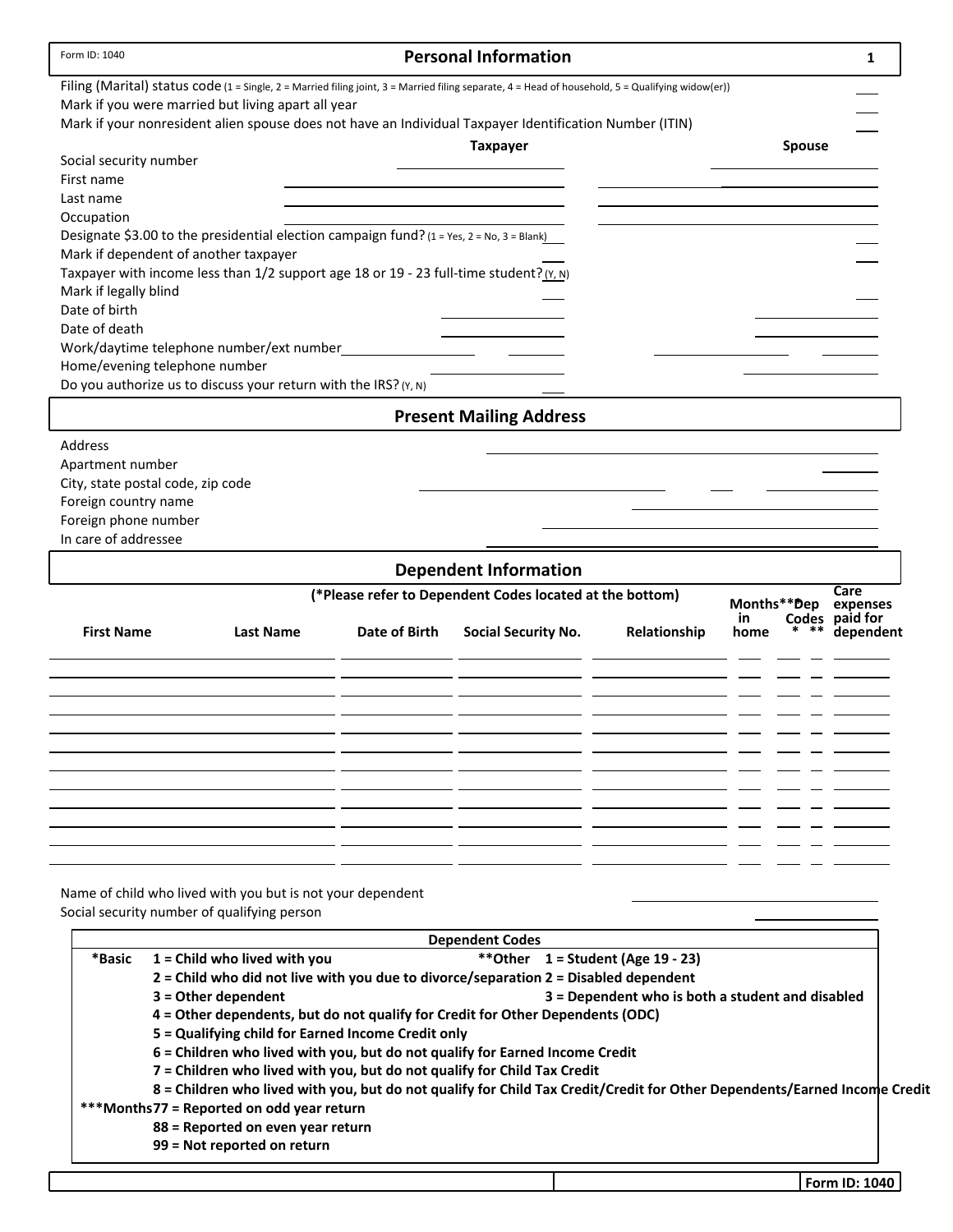## **Client Contact Information**

#### **Preparer ‐ Enter on Screen Contact**

| Tax matters person (Indicate which spouse handles tax return related questions) (Blank = Both, T = Taxpayer, S = Spouse)<br>Taxpayer email address |                 |               |
|----------------------------------------------------------------------------------------------------------------------------------------------------|-----------------|---------------|
| Spouse email address                                                                                                                               |                 |               |
|                                                                                                                                                    | <b>Taxpayer</b> | <b>Spouse</b> |
| Fax telephone number                                                                                                                               |                 |               |
| Mobile telephone number                                                                                                                            |                 |               |
| Mobile telephone #2 number                                                                                                                         |                 |               |
| Pager number                                                                                                                                       |                 |               |
| Other:                                                                                                                                             |                 |               |
| Telephone number                                                                                                                                   |                 |               |
| Extension                                                                                                                                          |                 |               |
| Preferred method of contact:                                                                                                                       |                 |               |
| Email, Work phone, Home phone, Fax, Mobile phone, Mobile phone #2                                                                                  |                 |               |

## **NOTES/QUESTIONS:**

**2**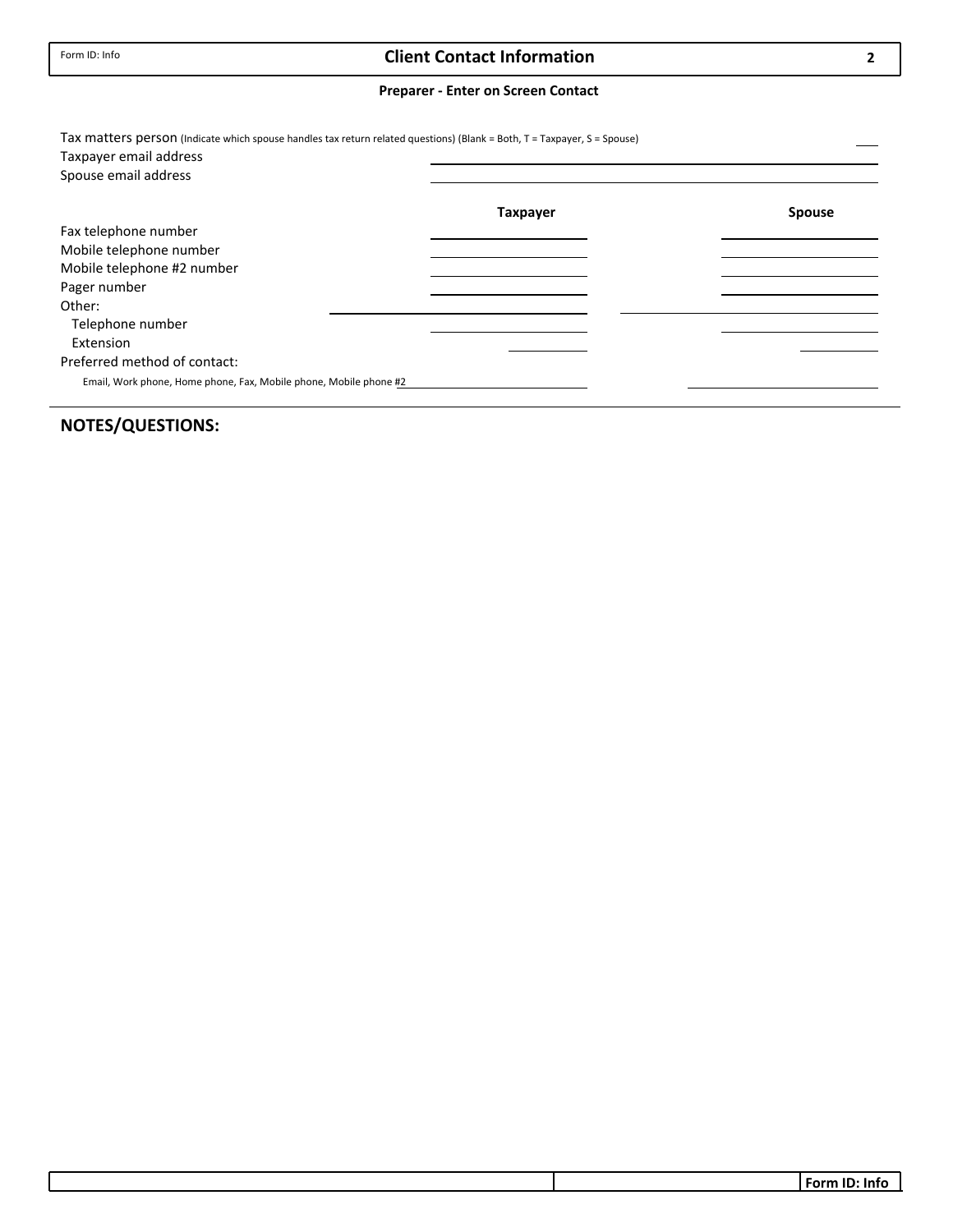### **Direct Deposit/Electronic 3 Funds Withdrawal Information**

below. If you would like to have a refund direct deposited into or a balance due debited from your bank account(s), please enter information in the fields below. Note that electronic funds will be withdrawn only from the primary account listed below. Per IRS Security Summit requirements, verify the name of financial institution, routing transit number, account number, and type of account

| Mark to verify all accounts listed below have been reviewed, updated as needed, and are correct.<br>Primary account:<br>Financial institution routing transit number<br>Name of financial institution |                        |
|-------------------------------------------------------------------------------------------------------------------------------------------------------------------------------------------------------|------------------------|
| Your account number                                                                                                                                                                                   |                        |
| Type of account (1 = Savings, 2 = Checking, 3 = IRA*)                                                                                                                                                 |                        |
| Mark if married filing jointly and this is a joint account (Both taxpayer and spouse names are on the account)                                                                                        |                        |
| Mark if financial institution is foreign based (Not located in the territorial jurisdiction of the United States)                                                                                     |                        |
| Enter the maximum dollar amount, or percentage of total refund                                                                                                                                        | Percent (xxx.xx)<br>or |
| Secondary account #1:                                                                                                                                                                                 |                        |
| Financial institution routing transit number                                                                                                                                                          |                        |
| Name of financial institution                                                                                                                                                                         |                        |
| Your account number                                                                                                                                                                                   |                        |
| Type of account $(1 =$ Savings, $2 =$ Checking, $3 =$ IRA*)                                                                                                                                           |                        |
| Mark if married filing jointly and this is a joint account (Both taxpayer and spouse names are on the account)                                                                                        |                        |
| Mark if financial institution is foreign based (Not located in the territorial jurisdiction of the United States)                                                                                     |                        |
| Enter the maximum dollar amount, or percentage of total refund<br>Dollar                                                                                                                              | or Percent (xxx.xx)    |
| Secondary account #2:                                                                                                                                                                                 |                        |
| Financial institution routing transit number                                                                                                                                                          |                        |
| Name of financial institution                                                                                                                                                                         |                        |
| Your account number                                                                                                                                                                                   |                        |
| Type of account (1 = Savings, 2 = Checking, 3 = IRA*)                                                                                                                                                 |                        |
| Mark if married filing jointly and this is a joint account (Both taxpayer and spouse names are on the account)                                                                                        |                        |
| Mark if financial institution is foreign based (Not located in the territorial jurisdiction of the United States)                                                                                     |                        |
| Enter the maximum dollar amount, or percentage of total refund<br>Dollar                                                                                                                              | or Percent (xxx.xx)    |

\*Refunds may only be direct deposited to established traditional, Roth or SEP‐IRA accounts. Make sure direct deposits will be accepted by the bank or financial institution.

#### **Refund ‐ U.S. Series I Savings Bond Purchases**

A tax refund may be used to buy up to \$5,000 of U.S. Series I Savings bonds and registered for up to three different persons. If you would like to purchase U.S. Series I Savings bonds (in increments of \$50) with your refund, if applicable, please complete the following information. **name, do not use nicknames.** Please note you may enter only one name per registration (with exception of married filing joint returns) and must enter the party's given

| Indicate either a maximum dollar amount (up to \$5,000), or percentage of refund you would like used to purchase bonds                                                  |        |    |                  |  |
|-------------------------------------------------------------------------------------------------------------------------------------------------------------------------|--------|----|------------------|--|
| The bonds will be registered to the name(s) on the return. For married filing joint returns this means the bonds will be registered in both names listed on the return. |        |    |                  |  |
| To register the bonds separately, leave these fields blank and use the fields provided below.                                                                           |        |    |                  |  |
| Enter either a dollar amount or percent, but not both                                                                                                                   | Dollar | or | Percent (xxx.xx) |  |
| Bond information for someone other than taxpayer and spouse, if married filing jointly                                                                                  |        |    |                  |  |
| Maximum dollar amount (up to \$5,000), or percentage of refund used to purchase bandsr                                                                                  |        | or | Percent (xxx.xx) |  |
| Owner's name (First Last)                                                                                                                                               |        |    |                  |  |
| Co-owner or beneficiary (First Last)                                                                                                                                    |        |    |                  |  |
| Mark if the name listed above is a beneficiary                                                                                                                          |        |    |                  |  |
| Bond information for someone other than taxpayer and spouse, if married filing jointly                                                                                  |        |    |                  |  |
| Maximum dollar amount (up to \$5,000), or percentage of refund used to purchase bandsr                                                                                  |        | or | Percent (xxx.xx) |  |
| Owner's name (First Last)                                                                                                                                               |        |    |                  |  |
| Co-owner or beneficiary (First Last)                                                                                                                                    |        |    |                  |  |
| Mark if the name listed above is a beneficiary                                                                                                                          |        |    |                  |  |
|                                                                                                                                                                         |        |    |                  |  |
|                                                                                                                                                                         |        |    |                  |  |

**Form ID: Bank**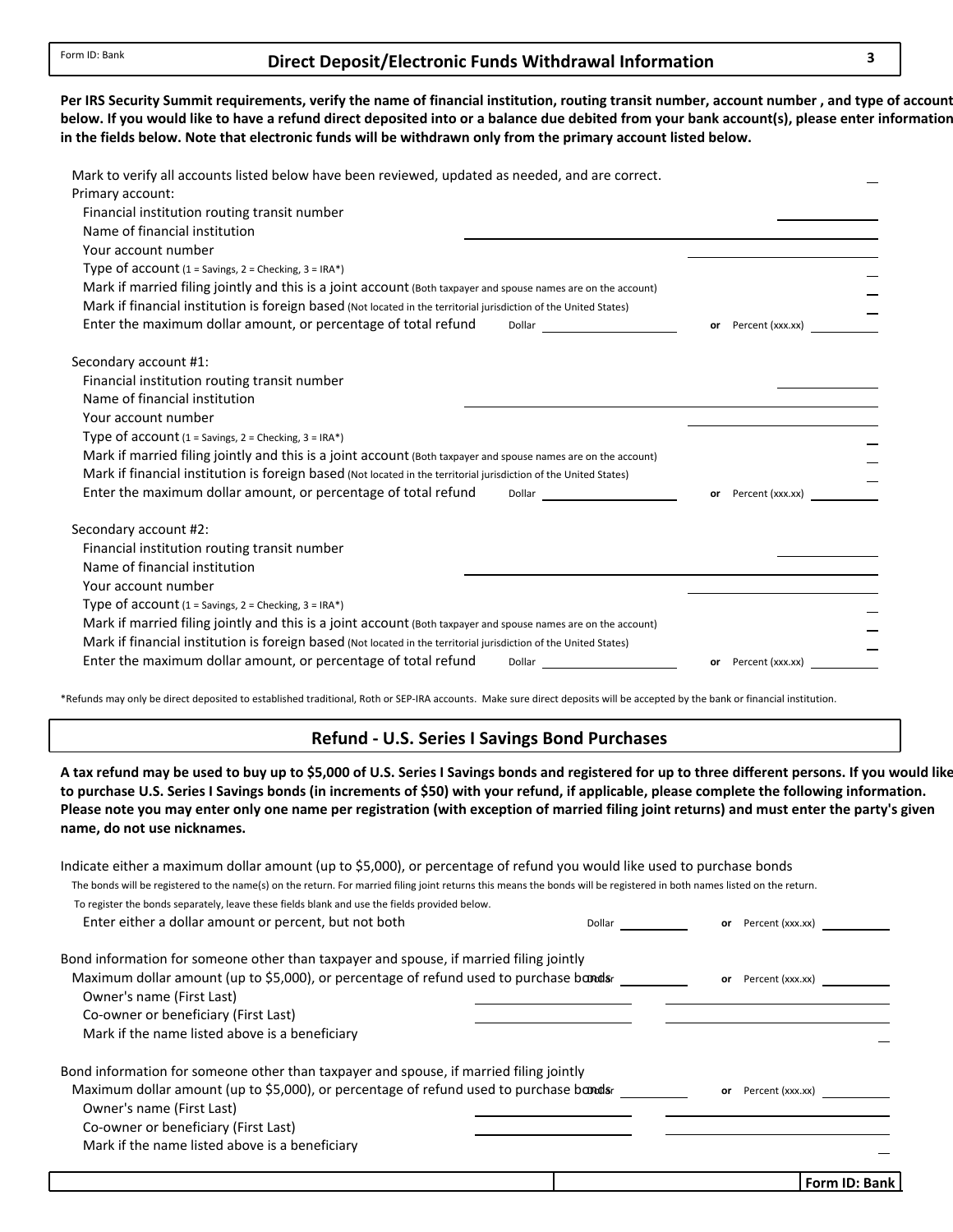| Form ID: Est                               |          |                                                                                                                                     | <b>Estimated Taxes</b>                     |                          | 8       |
|--------------------------------------------|----------|-------------------------------------------------------------------------------------------------------------------------------------|--------------------------------------------|--------------------------|---------|
| Refunded                                   |          | If you have an overpayment of 2021 taxes, do you want the excess:                                                                   |                                            |                          |         |
| Applied to 2022 estimated tax liability    |          |                                                                                                                                     |                                            |                          |         |
|                                            |          | Do you expect a considerable change in your 2022 income? (Y, N)                                                                     |                                            |                          |         |
| If yes, please explain any differences:    |          |                                                                                                                                     |                                            |                          |         |
|                                            |          |                                                                                                                                     |                                            |                          |         |
| If yes, please explain any differences:    |          | Do you expect a considerable change in your deductions for 2022? (Y, N)                                                             |                                            |                          |         |
|                                            |          |                                                                                                                                     |                                            |                          |         |
|                                            |          | Do you expect a considerable change in the amount of your 2022 withholding? (Y, N)                                                  |                                            |                          |         |
| If yes, please explain any differences:    |          |                                                                                                                                     |                                            |                          |         |
|                                            |          |                                                                                                                                     |                                            |                          |         |
| If yes, please explain any differences:    |          | Do you expect a change in the number of dependents claimed for 2022? (Y, N)                                                         |                                            |                          |         |
|                                            |          |                                                                                                                                     |                                            |                          |         |
|                                            |          | Payment method used to pay your estimated taxes (1=Electronic Federal Tax Payment System (EFTPS); 2=Direct Pay)                     |                                            |                          |         |
|                                            |          |                                                                                                                                     | <b>2021 Federal Estimated Tax Payments</b> |                          |         |
| 2020 overpayment applied to 2021 estimates |          | Mark if you paid the calculated amounts on the dates due indicated below. Skip the remaining fields.                                |                                            |                          |         |
| the actual date and amount paid.           |          | If your estimated payments were not made on the date due or were for an amount other than the calculated amount below, please enter |                                            |                          |         |
|                                            | Date Due | Date Paid if After Date Due                                                                                                         | <b>Amount Paid</b>                         | <b>Calculated Amount</b> | Method* |
| 1st quarter payment                        | 4/15/21  |                                                                                                                                     |                                            |                          |         |
| 2nd quarter payment                        | 6/15/21  | $^{+}$                                                                                                                              |                                            |                          |         |
| 3rd quarter payment                        | 9/15/21  | $\ddot{}$                                                                                                                           |                                            |                          |         |

Additional payment **\*Method of payment indicated in prior year EFTPS** = **Electronic Federal Tax Payment System Voucher = Form 1040‐ES estimated tax payment voucher**

**NOTES/QUESTIONS:**

4th quarter payment 1/18/22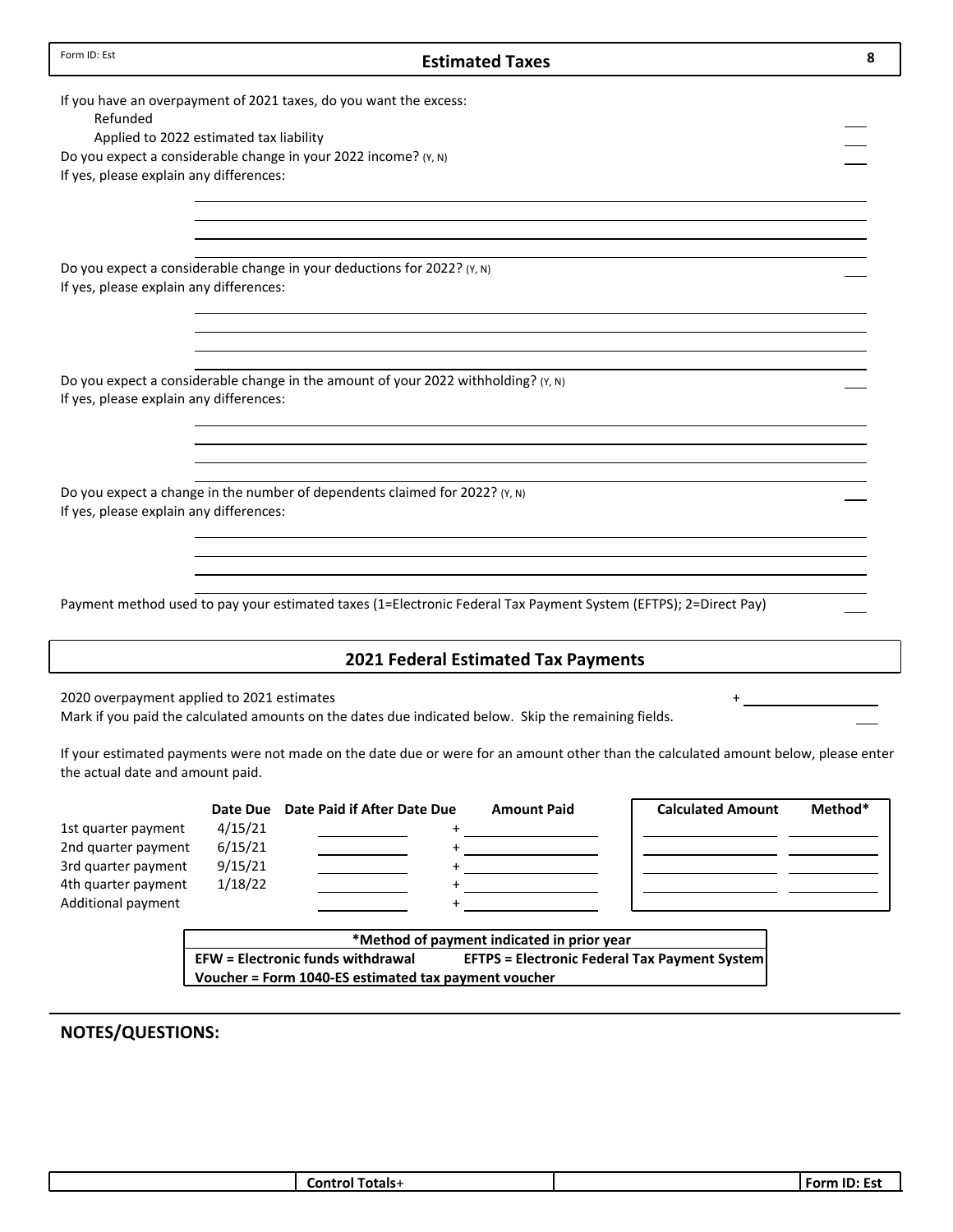| Form ID: St Pmt<br>9<br><b>2021 State Estimated Tax Payments</b>                                                                                                                                                                                                                                                                                                                 |                                                                                                                                                                                                                                                                                                                                                                                                                            |  |  |  |
|----------------------------------------------------------------------------------------------------------------------------------------------------------------------------------------------------------------------------------------------------------------------------------------------------------------------------------------------------------------------------------|----------------------------------------------------------------------------------------------------------------------------------------------------------------------------------------------------------------------------------------------------------------------------------------------------------------------------------------------------------------------------------------------------------------------------|--|--|--|
| Taxpayer/Spouse/Joint (T, S, J)                                                                                                                                                                                                                                                                                                                                                  |                                                                                                                                                                                                                                                                                                                                                                                                                            |  |  |  |
| State postal code                                                                                                                                                                                                                                                                                                                                                                |                                                                                                                                                                                                                                                                                                                                                                                                                            |  |  |  |
| Amount paid with 2020 return                                                                                                                                                                                                                                                                                                                                                     | <u>+____________</u>                                                                                                                                                                                                                                                                                                                                                                                                       |  |  |  |
| 2020 overpayment applied to '21 estimates<br>Treat calculated amounts as paid                                                                                                                                                                                                                                                                                                    |                                                                                                                                                                                                                                                                                                                                                                                                                            |  |  |  |
| <b>Date Paid</b>                                                                                                                                                                                                                                                                                                                                                                 | <b>Amount Paid</b><br><b>Calculated Amount</b>                                                                                                                                                                                                                                                                                                                                                                             |  |  |  |
| 1st quarter payment<br><u> 1990 - John Barn Barn, amerikansk politiker</u>                                                                                                                                                                                                                                                                                                       |                                                                                                                                                                                                                                                                                                                                                                                                                            |  |  |  |
| 2nd quarter payment _____________                                                                                                                                                                                                                                                                                                                                                |                                                                                                                                                                                                                                                                                                                                                                                                                            |  |  |  |
| 3rd quarter payment _____________                                                                                                                                                                                                                                                                                                                                                |                                                                                                                                                                                                                                                                                                                                                                                                                            |  |  |  |
| 4th quarter payment ____________                                                                                                                                                                                                                                                                                                                                                 |                                                                                                                                                                                                                                                                                                                                                                                                                            |  |  |  |
| Additional payment                                                                                                                                                                                                                                                                                                                                                               |                                                                                                                                                                                                                                                                                                                                                                                                                            |  |  |  |
|                                                                                                                                                                                                                                                                                                                                                                                  | <b>2021 City Estimated Tax Payments</b>                                                                                                                                                                                                                                                                                                                                                                                    |  |  |  |
| City #1                                                                                                                                                                                                                                                                                                                                                                          | City #2                                                                                                                                                                                                                                                                                                                                                                                                                    |  |  |  |
| City name                                                                                                                                                                                                                                                                                                                                                                        | City name                                                                                                                                                                                                                                                                                                                                                                                                                  |  |  |  |
| Amount paid with 2020 return                                                                                                                                                                                                                                                                                                                                                     | Amount paid with 2020 return<br>$\begin{picture}(20,20)(-0,0) \put(0,0){\dashbox{0.5}(20,0){ }} \put(15,0){\circle{10}} \put(15,0){\circle{10}} \put(15,0){\circle{10}} \put(15,0){\circle{10}} \put(15,0){\circle{10}} \put(15,0){\circle{10}} \put(15,0){\circle{10}} \put(15,0){\circle{10}} \put(15,0){\circle{10}} \put(15,0){\circle{10}} \put(15,0){\circle{10}} \put(15,0){\circle{10}} \put(15,0){\circle{10}} \$ |  |  |  |
| 2020 overpayment applied to '21 estimates                                                                                                                                                                                                                                                                                                                                        | 2020 overpayment applied to '21 estimates                                                                                                                                                                                                                                                                                                                                                                                  |  |  |  |
| Treat calculated amounts as paid                                                                                                                                                                                                                                                                                                                                                 | Treat calculated amounts as paid                                                                                                                                                                                                                                                                                                                                                                                           |  |  |  |
| <b>Date Paid</b><br><b>Amount Paid</b>                                                                                                                                                                                                                                                                                                                                           | <b>Date Paid</b><br><b>Amount Paid</b>                                                                                                                                                                                                                                                                                                                                                                                     |  |  |  |
| 1st quarter payment _____________                                                                                                                                                                                                                                                                                                                                                | 1st quarter payment _____________<br><u>+_________________</u>                                                                                                                                                                                                                                                                                                                                                             |  |  |  |
| 2nd quarter payment _____________<br>$+$ <u>- <math>-</math> - <math>-</math> - <math>-</math></u>                                                                                                                                                                                                                                                                               | 2nd quarter payment _____________<br>$+$ <u>- <math>-</math> - <math>-</math> - <math>-</math></u>                                                                                                                                                                                                                                                                                                                         |  |  |  |
| 3rd quarter payment                                                                                                                                                                                                                                                                                                                                                              | 3rd quarter payment _____________<br>$+$ $       -$                                                                                                                                                                                                                                                                                                                                                                        |  |  |  |
| 4th quarter payment                                                                                                                                                                                                                                                                                                                                                              | 4th quarter payment                                                                                                                                                                                                                                                                                                                                                                                                        |  |  |  |
| <b>Calculated Amount</b>                                                                                                                                                                                                                                                                                                                                                         | <b>Calculated Amount</b>                                                                                                                                                                                                                                                                                                                                                                                                   |  |  |  |
| 1st quarter payment                                                                                                                                                                                                                                                                                                                                                              | 1st quarter payment<br><u> 1989 - Johann Barn, amerikansk politiker (</u>                                                                                                                                                                                                                                                                                                                                                  |  |  |  |
| 2nd quarter payment                                                                                                                                                                                                                                                                                                                                                              | 2nd quarter payment<br><u> 1989 - Johann Barn, amerikansk politiker (</u>                                                                                                                                                                                                                                                                                                                                                  |  |  |  |
| 3rd quarter payment<br>4th quarter payment                                                                                                                                                                                                                                                                                                                                       | 3rd quarter payment<br>4th quarter payment                                                                                                                                                                                                                                                                                                                                                                                 |  |  |  |
|                                                                                                                                                                                                                                                                                                                                                                                  |                                                                                                                                                                                                                                                                                                                                                                                                                            |  |  |  |
| City #3                                                                                                                                                                                                                                                                                                                                                                          | City #4                                                                                                                                                                                                                                                                                                                                                                                                                    |  |  |  |
| City name                                                                                                                                                                                                                                                                                                                                                                        | City name                                                                                                                                                                                                                                                                                                                                                                                                                  |  |  |  |
| $\begin{picture}(20,20)(-0,0) \put(0,0){\line(1,0){10}} \put(15,0){\line(1,0){10}} \put(15,0){\line(1,0){10}} \put(15,0){\line(1,0){10}} \put(15,0){\line(1,0){10}} \put(15,0){\line(1,0){10}} \put(15,0){\line(1,0){10}} \put(15,0){\line(1,0){10}} \put(15,0){\line(1,0){10}} \put(15,0){\line(1,0){10}} \put(15,0){\line(1,0){10}} \put(15,0$<br>Amount paid with 2020 return | Amount paid with 2020 return<br>$\begin{picture}(20,20)(-0,0) \put(0,0){\line(1,0){10}} \put(15,0){\line(1,0){10}} \put(15,0){\line(1,0){10}} \put(15,0){\line(1,0){10}} \put(15,0){\line(1,0){10}} \put(15,0){\line(1,0){10}} \put(15,0){\line(1,0){10}} \put(15,0){\line(1,0){10}} \put(15,0){\line(1,0){10}} \put(15,0){\line(1,0){10}} \put(15,0){\line(1,0){10}} \put(15,0$                                           |  |  |  |
|                                                                                                                                                                                                                                                                                                                                                                                  | 2020 overpayment applied to '21 estimates                                                                                                                                                                                                                                                                                                                                                                                  |  |  |  |
| Treat calculated amounts as paid                                                                                                                                                                                                                                                                                                                                                 | Treat calculated amounts as paid                                                                                                                                                                                                                                                                                                                                                                                           |  |  |  |
| Date Paid<br><b>Amount Paid</b>                                                                                                                                                                                                                                                                                                                                                  | <b>Date Paid</b><br><b>Amount Paid</b>                                                                                                                                                                                                                                                                                                                                                                                     |  |  |  |
| 1st quarter payment                                                                                                                                                                                                                                                                                                                                                              | 1st quarter payment                                                                                                                                                                                                                                                                                                                                                                                                        |  |  |  |
| 2nd quarter payment _____________<br><u> The Communication of the Communication</u>                                                                                                                                                                                                                                                                                              | 2nd quarter payment _____________<br><u>+_________________</u>                                                                                                                                                                                                                                                                                                                                                             |  |  |  |
| 3rd quarter payment<br><u> 1990 - Jan Barton, politik e</u>                                                                                                                                                                                                                                                                                                                      | 3rd quarter payment _____________                                                                                                                                                                                                                                                                                                                                                                                          |  |  |  |
| 4th quarter payment                                                                                                                                                                                                                                                                                                                                                              | 4th quarter payment _____________                                                                                                                                                                                                                                                                                                                                                                                          |  |  |  |
| <b>Calculated Amount</b>                                                                                                                                                                                                                                                                                                                                                         | <b>Calculated Amount</b>                                                                                                                                                                                                                                                                                                                                                                                                   |  |  |  |
| 1st quarter payment                                                                                                                                                                                                                                                                                                                                                              | 1st quarter payment                                                                                                                                                                                                                                                                                                                                                                                                        |  |  |  |
| 2nd quarter payment                                                                                                                                                                                                                                                                                                                                                              | 2nd quarter payment                                                                                                                                                                                                                                                                                                                                                                                                        |  |  |  |
| 3rd quarter payment                                                                                                                                                                                                                                                                                                                                                              | 3rd quarter payment                                                                                                                                                                                                                                                                                                                                                                                                        |  |  |  |
| 4th quarter payment                                                                                                                                                                                                                                                                                                                                                              | 4th quarter payment                                                                                                                                                                                                                                                                                                                                                                                                        |  |  |  |

| €ontr<br>Totals+ | - ID<br>Form<br><b>Pm</b> |
|------------------|---------------------------|
|                  |                           |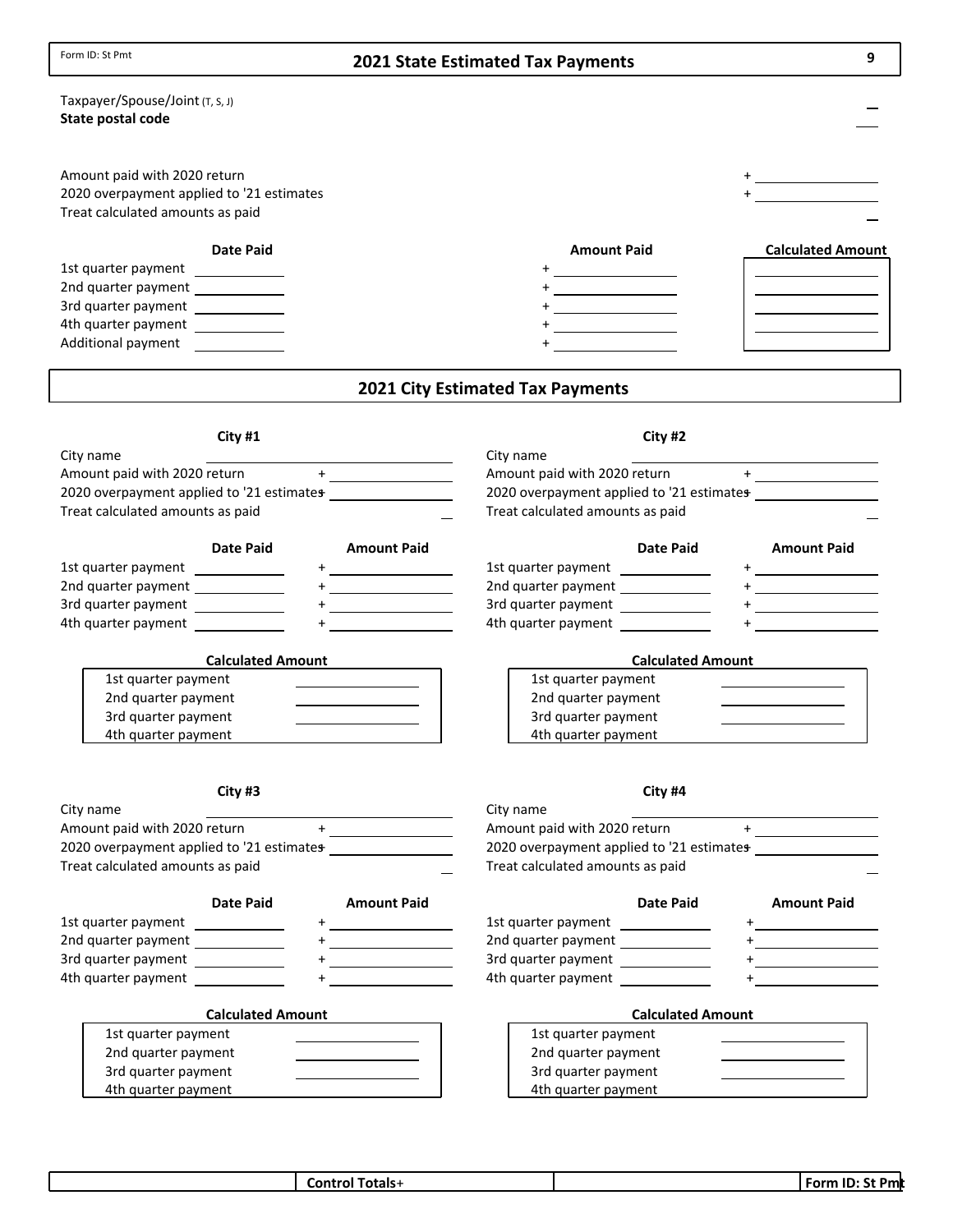Form ID: W2

## **Wages and Salaries #1**

# **Please provide all copies of Form W‐2.**

| Were these wages earned for service as: (1 = Minister, 2 = Military, 3 = Farming / Fishing, 4 = National Guard)<br>Mark if this is your current employer<br>Federal wages and salaries (Box 1)<br>Federal tax withheld (Box 2)<br>Social security wages (Box 3) (If different than federal wages)<br>Social security tax withheld (Box 4)<br>Medicare wages (Box 5) (If different than federal wages)<br>Medicare tax withheld (Box 6)<br>Allocated tips (Box 8)<br>Dependent care benefits (Box 10)<br>Box 13 -<br>Statutory employee<br>Retirement plan<br>Third-party sick pay<br>State postal code (Box 15)<br>State wages (Box 16) (If different than federal wages)<br>State tax withheld (Box 17)<br>Local wages (Box 18)<br>Local tax withheld (Box 19) |                           | ricase provide all copies of Form W-2.<br>2021 Information | <b>Prior Year Information</b> |
|-----------------------------------------------------------------------------------------------------------------------------------------------------------------------------------------------------------------------------------------------------------------------------------------------------------------------------------------------------------------------------------------------------------------------------------------------------------------------------------------------------------------------------------------------------------------------------------------------------------------------------------------------------------------------------------------------------------------------------------------------------------------|---------------------------|------------------------------------------------------------|-------------------------------|
|                                                                                                                                                                                                                                                                                                                                                                                                                                                                                                                                                                                                                                                                                                                                                                 | Taxpayer/Spouse (T, S)    |                                                            |                               |
|                                                                                                                                                                                                                                                                                                                                                                                                                                                                                                                                                                                                                                                                                                                                                                 | Employer name             |                                                            |                               |
|                                                                                                                                                                                                                                                                                                                                                                                                                                                                                                                                                                                                                                                                                                                                                                 |                           |                                                            |                               |
|                                                                                                                                                                                                                                                                                                                                                                                                                                                                                                                                                                                                                                                                                                                                                                 |                           |                                                            |                               |
|                                                                                                                                                                                                                                                                                                                                                                                                                                                                                                                                                                                                                                                                                                                                                                 |                           |                                                            |                               |
|                                                                                                                                                                                                                                                                                                                                                                                                                                                                                                                                                                                                                                                                                                                                                                 |                           |                                                            |                               |
|                                                                                                                                                                                                                                                                                                                                                                                                                                                                                                                                                                                                                                                                                                                                                                 |                           |                                                            |                               |
|                                                                                                                                                                                                                                                                                                                                                                                                                                                                                                                                                                                                                                                                                                                                                                 |                           |                                                            |                               |
|                                                                                                                                                                                                                                                                                                                                                                                                                                                                                                                                                                                                                                                                                                                                                                 |                           |                                                            |                               |
|                                                                                                                                                                                                                                                                                                                                                                                                                                                                                                                                                                                                                                                                                                                                                                 |                           |                                                            |                               |
|                                                                                                                                                                                                                                                                                                                                                                                                                                                                                                                                                                                                                                                                                                                                                                 | SS tips (Box 7)           |                                                            |                               |
|                                                                                                                                                                                                                                                                                                                                                                                                                                                                                                                                                                                                                                                                                                                                                                 |                           |                                                            |                               |
|                                                                                                                                                                                                                                                                                                                                                                                                                                                                                                                                                                                                                                                                                                                                                                 |                           |                                                            |                               |
|                                                                                                                                                                                                                                                                                                                                                                                                                                                                                                                                                                                                                                                                                                                                                                 |                           |                                                            |                               |
|                                                                                                                                                                                                                                                                                                                                                                                                                                                                                                                                                                                                                                                                                                                                                                 |                           |                                                            |                               |
|                                                                                                                                                                                                                                                                                                                                                                                                                                                                                                                                                                                                                                                                                                                                                                 |                           |                                                            |                               |
|                                                                                                                                                                                                                                                                                                                                                                                                                                                                                                                                                                                                                                                                                                                                                                 |                           |                                                            |                               |
|                                                                                                                                                                                                                                                                                                                                                                                                                                                                                                                                                                                                                                                                                                                                                                 |                           |                                                            |                               |
|                                                                                                                                                                                                                                                                                                                                                                                                                                                                                                                                                                                                                                                                                                                                                                 |                           |                                                            |                               |
|                                                                                                                                                                                                                                                                                                                                                                                                                                                                                                                                                                                                                                                                                                                                                                 |                           |                                                            |                               |
|                                                                                                                                                                                                                                                                                                                                                                                                                                                                                                                                                                                                                                                                                                                                                                 |                           |                                                            |                               |
|                                                                                                                                                                                                                                                                                                                                                                                                                                                                                                                                                                                                                                                                                                                                                                 |                           |                                                            |                               |
|                                                                                                                                                                                                                                                                                                                                                                                                                                                                                                                                                                                                                                                                                                                                                                 | Name of locality (Box 20) |                                                            |                               |

## **Control Totals**+

## **Wages and Salaries #2**

#### **Please provide all copies of Form W‐2.**

|                                                                                                                         | 2021 Information | <b>Prior Year Information</b> |
|-------------------------------------------------------------------------------------------------------------------------|------------------|-------------------------------|
| Taxpayer/Spouse (T, S)                                                                                                  |                  |                               |
| Employer name                                                                                                           |                  |                               |
| Were these wages earned for service $as: (1 =$ Minister, $2 =$ Military, $3 =$ Farming / Fishing, $4 =$ National Guard) |                  |                               |
| Mark if this your current employer                                                                                      |                  |                               |
| Federal wages and salaries (Box 1)                                                                                      |                  |                               |
| Federal tax withheld (Box 2)                                                                                            |                  |                               |
| Social security wages (Box 3) (If different than federal wages)                                                         |                  |                               |
| Social security tax withheld (Box 4)                                                                                    |                  |                               |
| Medicare wages (Box 5) (If different than federal wages)                                                                |                  |                               |
| Medicare tax withheld (Box 6)                                                                                           |                  |                               |
| SS tips (Box 7)                                                                                                         |                  |                               |
| Allocated tips (Box 8)                                                                                                  |                  |                               |
| Dependent care benefits (Box 10)                                                                                        |                  |                               |
| Box 13 -                                                                                                                |                  |                               |
| Statutory employee                                                                                                      |                  |                               |
| Retirement plan                                                                                                         |                  |                               |
| Third-party sick pay                                                                                                    |                  |                               |
| State postal code (Box 15)                                                                                              |                  |                               |
| State wages (Box 16) (If different than federal wages)                                                                  |                  |                               |
| State tax withheld (Box 17)                                                                                             |                  |                               |
| Local wages (Box 18)                                                                                                    |                  |                               |
| Local tax withheld (Box 19)                                                                                             |                  |                               |
| Name of locality (Box 20)                                                                                               |                  |                               |

**Control Totals**+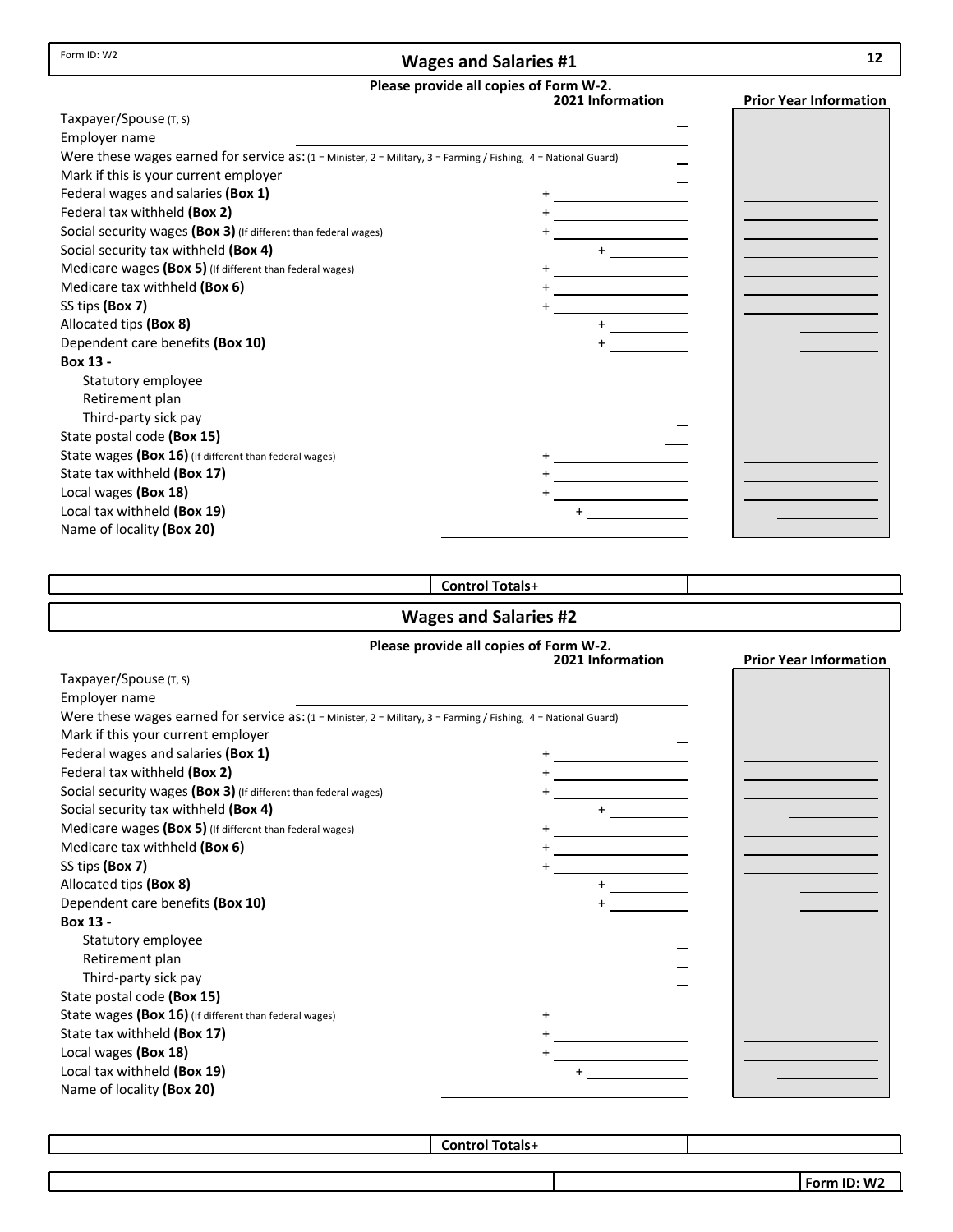Form ID: B‐1

#### **Interest Income**

**Please provide copies of all Form 1099‐INT or other statements reporting interest income.**

\*Whole numbers will be treated as \$ amounts. Enter percentages in the XXX.XX format. For example, enter 100% as 100.00 or 75.5% as 75.50.

| Type<br>T/S/J Code (**See codes below) |                         |         | Interest<br>Income | Tax Exempt<br>Income | Penalty on<br>Early Withdrawal | U.S. Obligations* Tax Exempt*<br>\$ or % \$ or % | <b>Foreign Taxes</b><br><b>Paid</b> | <b>Prior Year Information</b> |
|----------------------------------------|-------------------------|---------|--------------------|----------------------|--------------------------------|--------------------------------------------------|-------------------------------------|-------------------------------|
|                                        | $\mathbf{1}$            | Payer   |                    |                      |                                |                                                  |                                     |                               |
|                                        |                         | Amounts |                    |                      |                                |                                                  |                                     |                               |
|                                        | $\overline{2}$          | Payer   |                    |                      |                                |                                                  |                                     |                               |
|                                        |                         | Amounts |                    |                      |                                |                                                  |                                     |                               |
|                                        | $\overline{\mathbf{3}}$ | Payer   |                    |                      |                                |                                                  |                                     |                               |
|                                        |                         | Amounts |                    |                      |                                |                                                  |                                     |                               |
|                                        | 4                       | Payer   |                    |                      |                                |                                                  |                                     |                               |
|                                        |                         | Amounts |                    |                      |                                |                                                  |                                     |                               |
|                                        | 5                       | Payer   |                    |                      |                                |                                                  |                                     |                               |
|                                        |                         | Amounts |                    |                      |                                |                                                  |                                     |                               |
|                                        | 6                       | Payer   |                    |                      |                                |                                                  |                                     |                               |
|                                        |                         | Amounts |                    |                      |                                |                                                  |                                     |                               |
|                                        | $\overline{7}$          | Payer   |                    |                      |                                |                                                  |                                     |                               |
|                                        |                         | Amounts |                    |                      |                                |                                                  |                                     |                               |
|                                        | 8                       | Payer   |                    |                      |                                |                                                  |                                     |                               |
|                                        |                         | Amounts |                    |                      |                                |                                                  |                                     |                               |
|                                        | 9                       | Payer   |                    |                      |                                |                                                  |                                     |                               |
|                                        |                         | Amounts |                    |                      |                                |                                                  |                                     |                               |
|                                        | 10                      | Payer   |                    |                      |                                |                                                  |                                     |                               |
|                                        |                         | Amounts |                    |                      |                                |                                                  |                                     |                               |

|                                 | **Interest Codes       |                        |
|---------------------------------|------------------------|------------------------|
| <b>Blank = Regular Interest</b> | $4$ = Accrued Interest | 6 = ABP Adjustment     |
| 3 = Nominee Distribution        | 5 = OID Adjustment     | 7 = Series EE & I Bond |

**Control Totals** + **FormIForm ID: B-1** 

**13**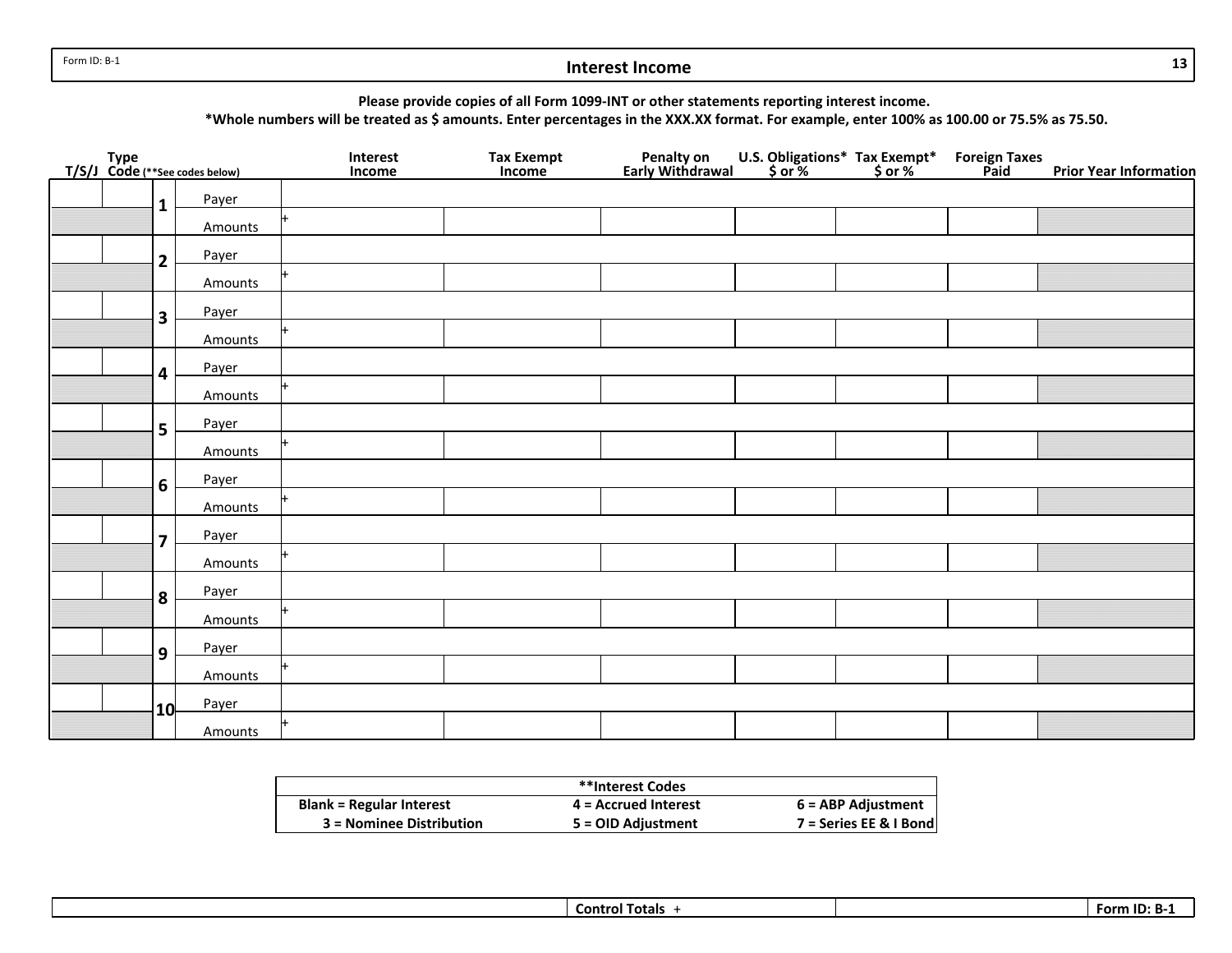Form ID: B‐2

#### **Dividend Income**

**14**

**Please provide copies of all Form 1099‐DIV or other statements reporting dividend income.**

\*Whole numbers will be treated as \$ amounts. Enter percentages in the XXX.XX format. For example, enter 100% as 100.00 or 75.5% as 75.50.

| T |                         | S Type Ordinary<br>J Code (**See codes below) Dividends | Qualified<br><b>Dividends</b> | <b>Total</b> | Cap Gain<br>Distributions Section 1250 Sec. 199A Capital Gain Dividends |  | <b>U.S.</b><br>Obligations*<br>$$ or $ | Tax Exempt*<br>\$ or % | Foreign<br>Taxes<br>Paid | <b>Prior Year</b><br>Information |
|---|-------------------------|---------------------------------------------------------|-------------------------------|--------------|-------------------------------------------------------------------------|--|----------------------------------------|------------------------|--------------------------|----------------------------------|
|   |                         | Payer                                                   |                               |              |                                                                         |  |                                        |                        |                          |                                  |
|   | $\mathbf{1}$            | Amounts                                                 |                               |              |                                                                         |  |                                        |                        |                          |                                  |
|   | $\overline{2}$          | Payer                                                   |                               |              |                                                                         |  |                                        |                        |                          |                                  |
|   |                         | Amounts                                                 |                               |              |                                                                         |  |                                        |                        |                          |                                  |
|   | $\overline{\mathbf{3}}$ | Payer                                                   |                               |              |                                                                         |  |                                        |                        |                          |                                  |
|   |                         | Amounts                                                 |                               |              |                                                                         |  |                                        |                        |                          |                                  |
|   | 4                       | Payer                                                   |                               |              |                                                                         |  |                                        |                        |                          |                                  |
|   |                         | Amounts                                                 |                               |              |                                                                         |  |                                        |                        |                          |                                  |
|   | 5                       | Payer                                                   |                               |              |                                                                         |  |                                        |                        |                          |                                  |
|   |                         | Amounts                                                 |                               |              |                                                                         |  |                                        |                        |                          |                                  |
|   | 6                       | Payer                                                   |                               |              |                                                                         |  |                                        |                        |                          |                                  |
|   |                         | Amounts                                                 |                               |              |                                                                         |  |                                        |                        |                          |                                  |
|   | $\overline{\mathbf{z}}$ | Payer                                                   |                               |              |                                                                         |  |                                        |                        |                          |                                  |
|   |                         | Amounts                                                 |                               |              |                                                                         |  |                                        |                        |                          |                                  |
|   | 8                       | Payer                                                   |                               |              |                                                                         |  |                                        |                        |                          |                                  |
|   |                         | Amounts                                                 |                               |              |                                                                         |  |                                        |                        |                          |                                  |
|   | 9                       | Payer                                                   |                               |              |                                                                         |  |                                        |                        |                          |                                  |
|   |                         | Amounts                                                 |                               |              |                                                                         |  |                                        |                        |                          |                                  |
|   | 10                      | Payer                                                   |                               |              |                                                                         |  |                                        |                        |                          |                                  |
|   |                         | Amounts                                                 |                               |              |                                                                         |  |                                        |                        |                          |                                  |

| **Dividend Codes     |               |  |  |  |  |
|----------------------|---------------|--|--|--|--|
| <b>Blank = Other</b> | $3 =$ Nominee |  |  |  |  |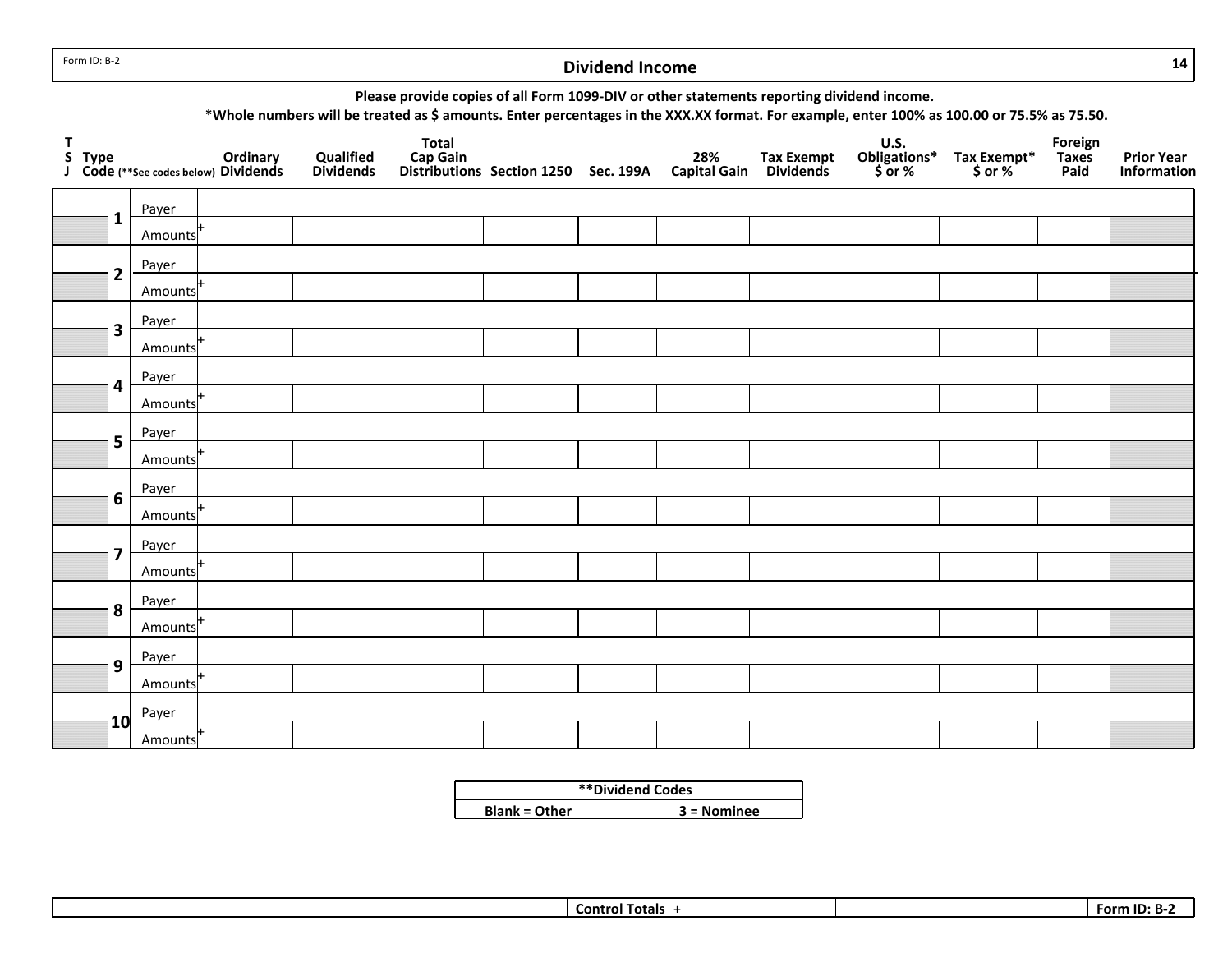| Form ID: Broker          | <b>Consolidated Broker Statement</b>                                                           | 17 <sub>b</sub> |
|--------------------------|------------------------------------------------------------------------------------------------|-----------------|
| <b>Preparer use only</b> | Please provide copies of the Consolidated Broker Statement - Include all pages and all inserts |                 |
| T/S/J                    | Employer identification number                                                                 |                 |
| Broker Name              | Margin interest                                                                                |                 |
| Account number           | Investment management/advisory fees                                                            |                 |

\*Whole numbers will be treated as \$ amounts. Enter percentages in the XXX.XX format. For example, enter 100% as 100.00 or 75.5% as 75.50.

| Type<br>Code |                         | 1099-INT | Interest<br>Income | <b>Tax Exempt</b><br>Income | Penalty on l<br>Early Withdrawal |  | <b>Foreign Taxes</b><br>Paid | <b>Prior Year Information</b> |
|--------------|-------------------------|----------|--------------------|-----------------------------|----------------------------------|--|------------------------------|-------------------------------|
|              |                         | Payer    |                    |                             |                                  |  |                              |                               |
|              |                         | Amounts  | $+$                |                             |                                  |  |                              |                               |
|              | $\overline{\mathbf{2}}$ | Payer    |                    |                             |                                  |  |                              |                               |
|              |                         | Amounts  | $^{+}$             |                             |                                  |  |                              |                               |
|              | 3                       | Payer    |                    |                             |                                  |  |                              |                               |
|              |                         | Amounts  | $^{+}$             |                             |                                  |  |                              |                               |
|              |                         | Payer    |                    |                             |                                  |  |                              |                               |
|              |                         | Amounts  | $+$                |                             |                                  |  |                              |                               |
|              | E.                      | Payer    |                    |                             |                                  |  |                              |                               |
|              | э                       | Amounts  | $+$                |                             |                                  |  |                              |                               |

| Type<br>Code |   | 1099-DIV | Ordinary<br><b>Dividends</b> | Qualified<br><b>Dividends</b> | <b>Total Cap</b><br><b>Gain Distr</b> | Section 1250 Sec. 199A | 28%<br><b>Capital Gain</b> |  | Tax Exempt US Obligations* Tax Exempt*<br>Dividends \$ or % \$ or % | <b>Foreign</b><br>Tax Paid | <b>Prior Year</b><br>Information |
|--------------|---|----------|------------------------------|-------------------------------|---------------------------------------|------------------------|----------------------------|--|---------------------------------------------------------------------|----------------------------|----------------------------------|
|              |   | Payer    |                              |                               |                                       |                        |                            |  |                                                                     |                            |                                  |
|              |   | Amounts+ |                              |                               |                                       |                        |                            |  |                                                                     |                            |                                  |
|              |   | Payer    |                              |                               |                                       |                        |                            |  |                                                                     |                            |                                  |
|              |   | Amounts+ |                              |                               |                                       |                        |                            |  |                                                                     |                            |                                  |
|              | ∍ | Payer    |                              |                               |                                       |                        |                            |  |                                                                     |                            |                                  |
|              |   | Amounts+ |                              |                               |                                       |                        |                            |  |                                                                     |                            |                                  |
|              |   | Payer    |                              |                               |                                       |                        |                            |  |                                                                     |                            |                                  |
|              | д | Amounts+ |                              |                               |                                       |                        |                            |  |                                                                     |                            |                                  |
|              |   | Payer    |                              |                               |                                       |                        |                            |  |                                                                     |                            |                                  |
|              | 5 | Amounts+ |                              |                               |                                       |                        |                            |  |                                                                     |                            |                                  |

#### **Form 1099‐B Proceeds From Broker and Barter Exchange Transactions**

| <b>Description of Property</b>                               | <b>Date Acquired</b> | Date Sold            | -<br><b>Gross Sales Price</b><br>(Less expenses of sale) | <b>Cost or Other Basis</b> |  |
|--------------------------------------------------------------|----------------------|----------------------|----------------------------------------------------------|----------------------------|--|
|                                                              |                      |                      |                                                          |                            |  |
|                                                              |                      |                      |                                                          |                            |  |
|                                                              |                      |                      |                                                          |                            |  |
|                                                              |                      |                      |                                                          |                            |  |
|                                                              |                      |                      |                                                          |                            |  |
| Description of Account - Aggregate profit/-loss on contracts |                      | -Loss/Gain Entire Yr | 1099-B Adjustment                                        | Net 1256 loss carryback    |  |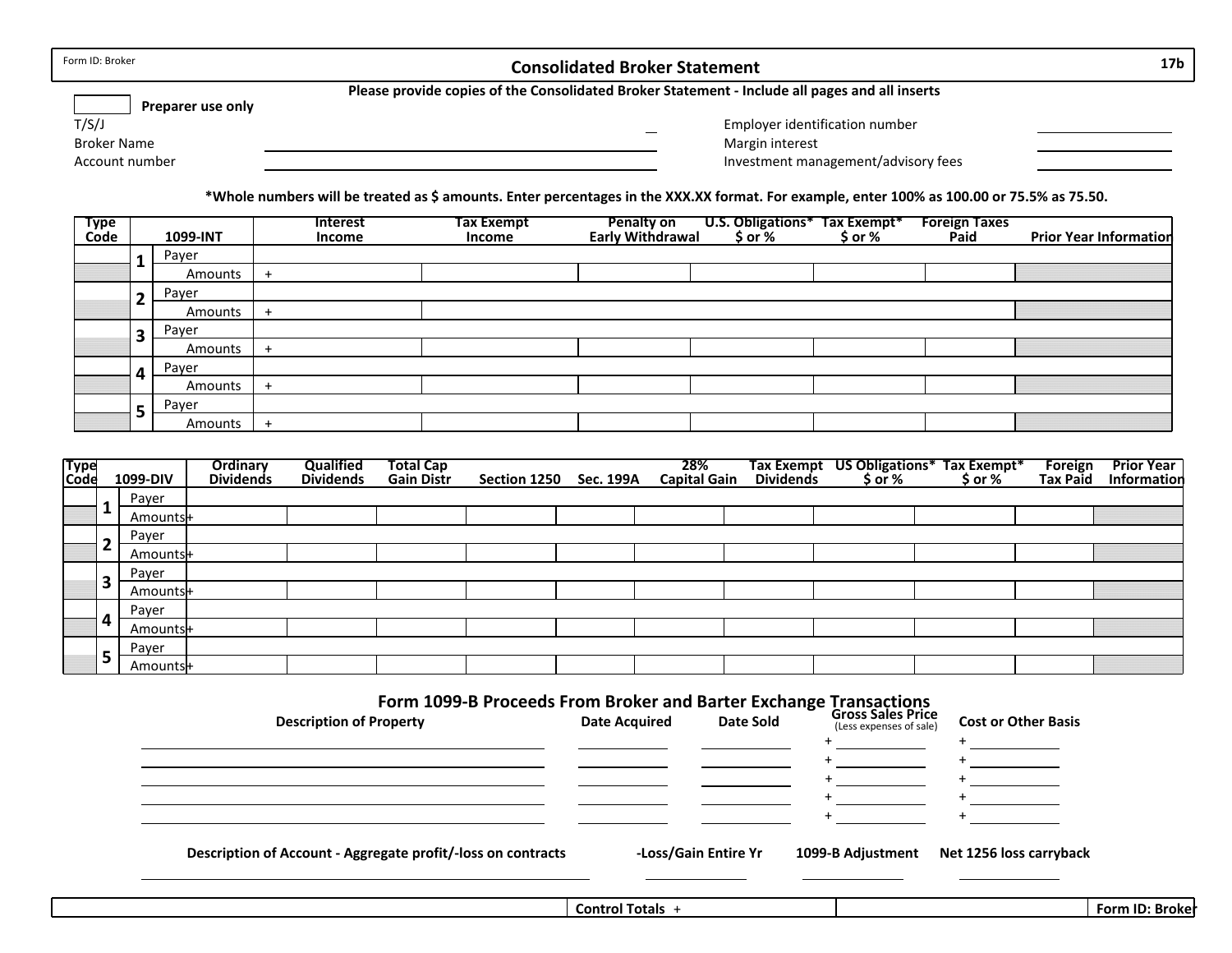| Form ID: Income                    |     | <b>Other Income</b>   |                  | 18                            |
|------------------------------------|-----|-----------------------|------------------|-------------------------------|
| State and local income tax refunds |     |                       | 2021 Information | <b>Prior Year Information</b> |
| Alimony received                   | T/S | <b>Agreement Date</b> | 2021 Information | <b>Prior Year Information</b> |

\*\*Unemployment benefits are taxable income and should be reported on your return. Your 1099‐G should show both the amount received and any amount of tax withheld.You may need to go to your state's Department of Labor website to get your 1099-G from your account.

|                                                 | <b>Taxpayer</b> | <b>Spouse</b> | <b>Prior Year Information</b> |
|-------------------------------------------------|-----------------|---------------|-------------------------------|
| Unemployment compensation**                     |                 |               |                               |
| Unemployment compensation federal withholding + |                 |               |                               |
| Unemployment compensation state withholding     |                 |               |                               |
| Unemployment compensation repaid                |                 |               |                               |
| Alaska Permanent Fund dividends                 |                 |               |                               |

|       | Self-             |
|-------|-------------------|
|       | <b>Employment</b> |
|       | Income?           |
| T/S/J | (Y, N)            |

Other income, such as: Commissions, Jury pay, Director fees, Taxable scholarships

## **NOTES/QUESTIONS:**

| Contro<br>.<br>otals-<br>. OL | $\sqrt{2}$<br>Form |
|-------------------------------|--------------------|
|                               |                    |

**Income ? T/S/J 2021 Information Prior Year Information**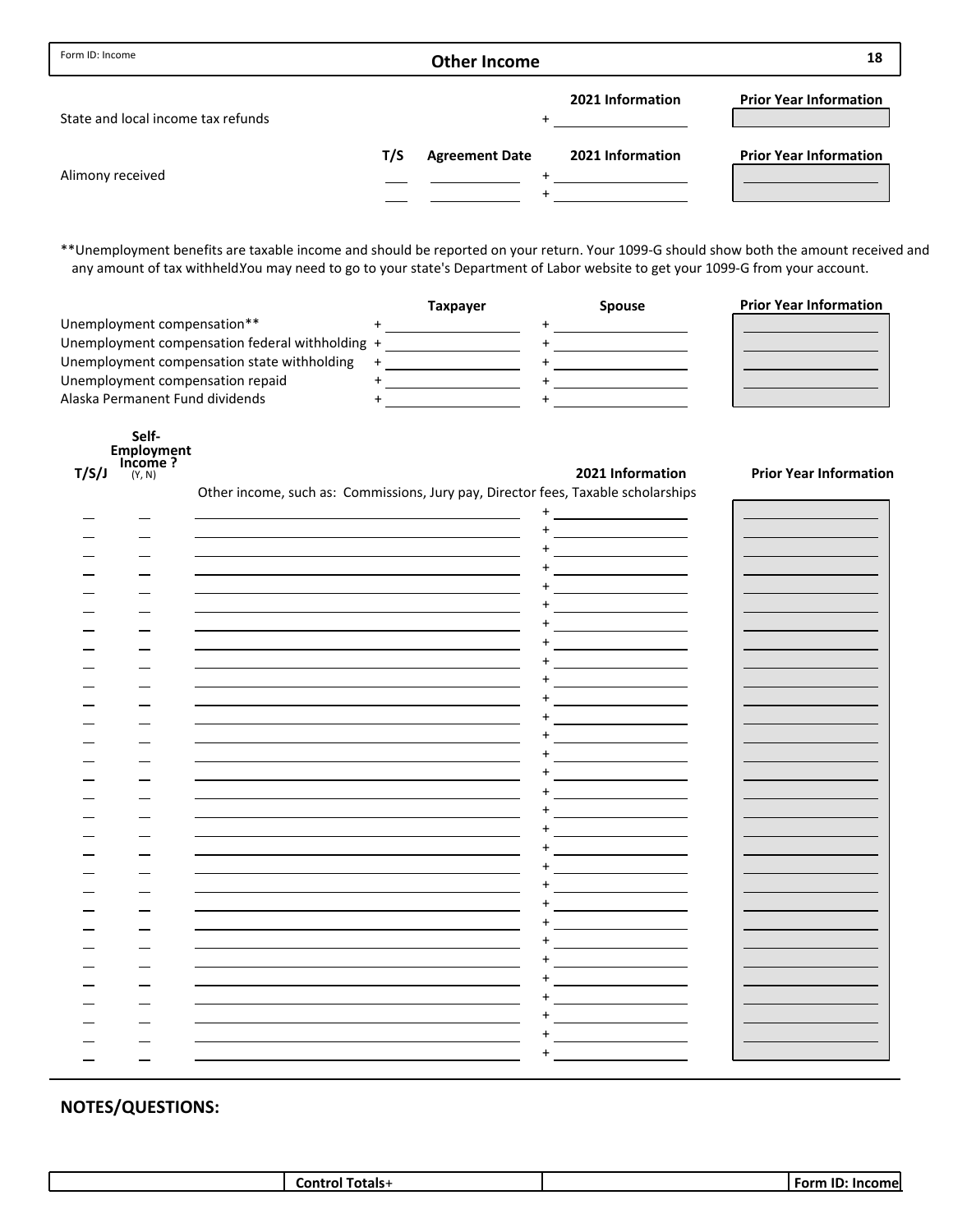| Please provide all Forms 1099-R. |  |  |  |  |
|----------------------------------|--|--|--|--|
|----------------------------------|--|--|--|--|

|                                                                  | 2021 Information | <b>Prior Year Information</b> |
|------------------------------------------------------------------|------------------|-------------------------------|
| Taxpayer/Spouse (T, S)                                           |                  |                               |
| Name of payer                                                    |                  |                               |
| State postal code                                                |                  |                               |
| Gross distributions received (Box 1)                             |                  |                               |
| Taxable amount received (Box 2a)                                 |                  |                               |
| Federal withholding (Box 4)                                      |                  |                               |
| Distribution code (Box 7)                                        |                  |                               |
| Mark if distribution is from an IRA, SEP, SIMPLE retirement plan |                  |                               |
| State withholding (Box 14)                                       |                  |                               |
| Local withholding (Box 17)                                       |                  |                               |
| Amount of rollover                                               |                  |                               |
| Mark if distribution was due to a pre-retirement age disability  |                  |                               |
|                                                                  |                  |                               |

## **Control Totals**+

## **Pension, Annuity, and IRA Distributions #2**

|                                                                  | Please provide all Forms 1099-R. |                               |
|------------------------------------------------------------------|----------------------------------|-------------------------------|
|                                                                  | 2021 Information                 | <b>Prior Year Information</b> |
| Taxpayer/Spouse (T, S)                                           |                                  |                               |
| Name of payer                                                    |                                  |                               |
| State postal code                                                |                                  |                               |
| Gross distributions received (Box 1)                             |                                  |                               |
| Taxable amount received (Box 2a)                                 |                                  |                               |
| Federal withholding (Box 4)                                      |                                  |                               |
| Distribution code (Box 7)                                        |                                  |                               |
| Mark if distribution is from an IRA, SEP, SIMPLE retirement plan |                                  |                               |
| State withholding (Box 14)                                       |                                  |                               |
| Local withholding (Box 17)                                       |                                  |                               |
| Amount of rollover                                               |                                  |                               |
| Mark if distribution was due to a pre-retirement age disability  |                                  |                               |
|                                                                  |                                  |                               |

**Control Totals**+

## **Pension, Annuity, and IRA Distributions #3**

|                                                                  | Please provide all Forms 1099-R. |                               |
|------------------------------------------------------------------|----------------------------------|-------------------------------|
|                                                                  | 2021 Information                 | <b>Prior Year Information</b> |
| Taxpayer/Spouse (T, S)                                           |                                  |                               |
| Name of payer                                                    |                                  |                               |
| State postal code                                                |                                  |                               |
| Gross distributions received (Box 1)                             |                                  |                               |
| Taxable amount received (Box 2a)                                 |                                  |                               |
| Federal withholding (Box 4)                                      |                                  |                               |
| Distribution code (Box 7)                                        |                                  |                               |
| Mark if distribution is from an IRA, SEP, SIMPLE retirement plan |                                  |                               |
| State withholding (Box 14)                                       |                                  |                               |
| Local withholding (Box 17)                                       |                                  |                               |
| Amount of rollover                                               |                                  |                               |
| Mark if distribution was due to a pre-retirement age disability  |                                  |                               |
|                                                                  |                                  |                               |
|                                                                  | <b>Control Totals+</b>           |                               |

## **NOTES/QUESTIONS:**

Form ID: 1099R

**24**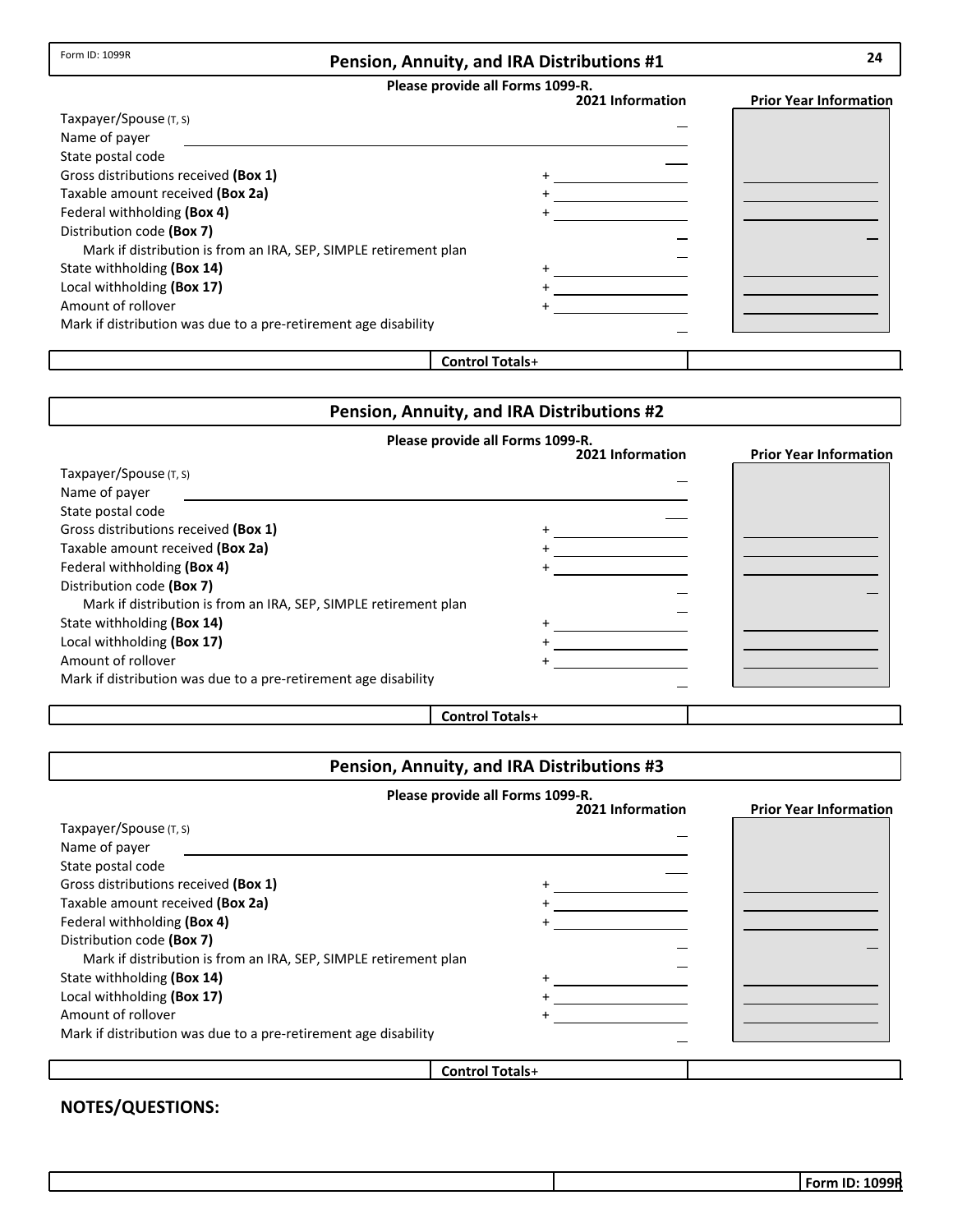### **Social Security, Tier 1 Railroad Benefits**

**Please provide a copy of Form(s) SSA‐1099 or RRB‐1099**

State postal code Taxpayer/Spouse (T, S)

| <b>Social Security Benefits</b>                                               |                  |                               |
|-------------------------------------------------------------------------------|------------------|-------------------------------|
|                                                                               | 2021 Information | <b>Prior Year Information</b> |
| If you received a Form SSA - 1099, please complete the following information: |                  |                               |
| Net Benefits for 2021 (Box 3 minus Box 4) (Box 5)                             |                  |                               |
| Voluntary Federal Income Tax Withheld (Box 6)                                 |                  |                               |
| From the DESCRIPTION OF AMOUNT IN BOX 3 area of Form SSA-1099:                |                  |                               |
| Medicare premiums                                                             |                  |                               |
| Prescription drug (Part D) premiums                                           |                  |                               |
|                                                                               |                  |                               |
| <b>Tier 1 Railroad Benefits</b>                                               |                  |                               |
|                                                                               | 2021 Information | <b>Prior Year Information</b> |
| If you received a Form RRB - 1099, please complete the following information: |                  |                               |
| Net Social Security Equivalent Benefit:                                       |                  |                               |
| Portion of Tier 1 Paid in 2021 (Box 5)                                        |                  |                               |
| Federal Income Tax Withheld (Box 10)                                          |                  |                               |
| Medicare Premium Total (Box 11)                                               |                  |                               |
|                                                                               |                  |                               |

### **Additional Information About Benefits Received**

Additional information about the benefits received not reported above. For example did you repay any benefits in 2021 or receive any prior year benefits in 2021. This information will be reported in the SSA-1099 DESCRIPTION OF AMOUNT IN BOX 3 area or in the RRB-1099 Boxes 7 through 9

**NOTES/QUESTIONS:**

| Totals+<br>Control <sup>-</sup> | -1099 l<br>Form ID: SSA- |
|---------------------------------|--------------------------|
|                                 |                          |

**25**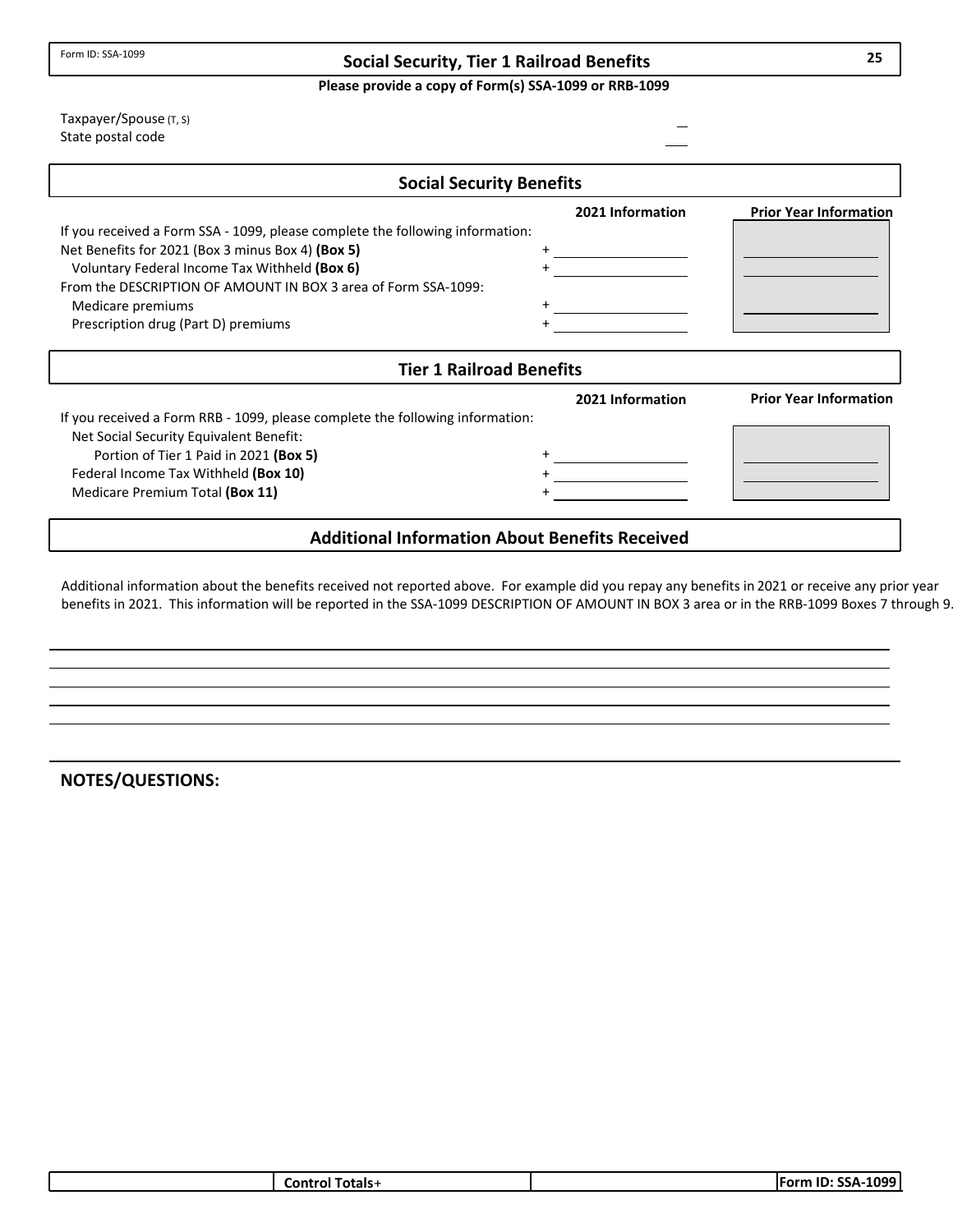## **Partnerships and S Corporations 38**

#### **Please provide copies of Schedules K‐1 showing income from partnerships and S‐corporations.**

Taxpayer/Spouse/Joint (T, S, J) Employer identification number Name of entity

State postal code

Type of entity (1 = Partnership, 2 = S Corporation, 3 = Foreign partnership, 4 = Publicly traded partnership)

| <b>Carryovers</b>         | Non-QBI & Tax     | For QBI & Tax               | <b>AMT</b> |
|---------------------------|-------------------|-----------------------------|------------|
| Operating                 |                   |                             |            |
| Short-term capital        |                   |                             |            |
| Long-term capital         |                   |                             |            |
| 28% rate capital          |                   |                             |            |
| Section 1231 loss         |                   |                             |            |
|                           |                   |                             |            |
| Other losses - 1040 Sch 1 |                   |                             |            |
| Section 179               |                   |                             |            |
|                           | Preparer use only | Ordinary business gain/loss |            |

Taxpayer/Spouse/Joint(T, S, J)

Employer identification number

Name of entity

State postal code

Type of entity (1 = Partnership, 2 = S Corporation, 3 = Foreign partnership, 4 = Publicly traded partnership)

|         | Preparer use only           |               |               |            |
|---------|-----------------------------|---------------|---------------|------------|
|         | <b>Carryovers</b>           | Non-QBI & Tax | For QBI & Tax | <b>AMT</b> |
| Enter   | Operating                   |               |               |            |
| on K1-7 | Short-term capital          |               |               |            |
|         | Long-term capital           |               |               |            |
|         | 28% rate capital            |               |               |            |
|         | Section 1231 loss           |               |               |            |
|         | Ordinary business gain/loss |               |               |            |
|         | Other losses - 1040 Sch 1   |               |               |            |
|         | Section 179                 |               |               |            |

Taxpayer/Spouse/Joint(T, S, J) Employer identification number Name of entity Type of entity (1 = Partnership, 2 = S Corporation, 3 = Foreign partnership, 4 = Publicly traded partnership) State postal code

|              | Preparer use only           |               |               |            |
|--------------|-----------------------------|---------------|---------------|------------|
|              | <b>Carryovers</b>           | Non-QBI & Tax | For QBI & Tax | <b>AMT</b> |
| <b>Enter</b> | <b>Operating</b>            |               |               |            |
| on K1-7      | Short-term capital          |               |               |            |
|              | Long-term capital           |               |               |            |
|              | 28% rate capital            |               |               |            |
|              | Section 1231 loss           |               |               |            |
|              | Ordinary business gain/loss |               |               |            |
|              | Other losses - 1040 Sch 1   |               |               |            |
|              | Section 179                 |               |               |            |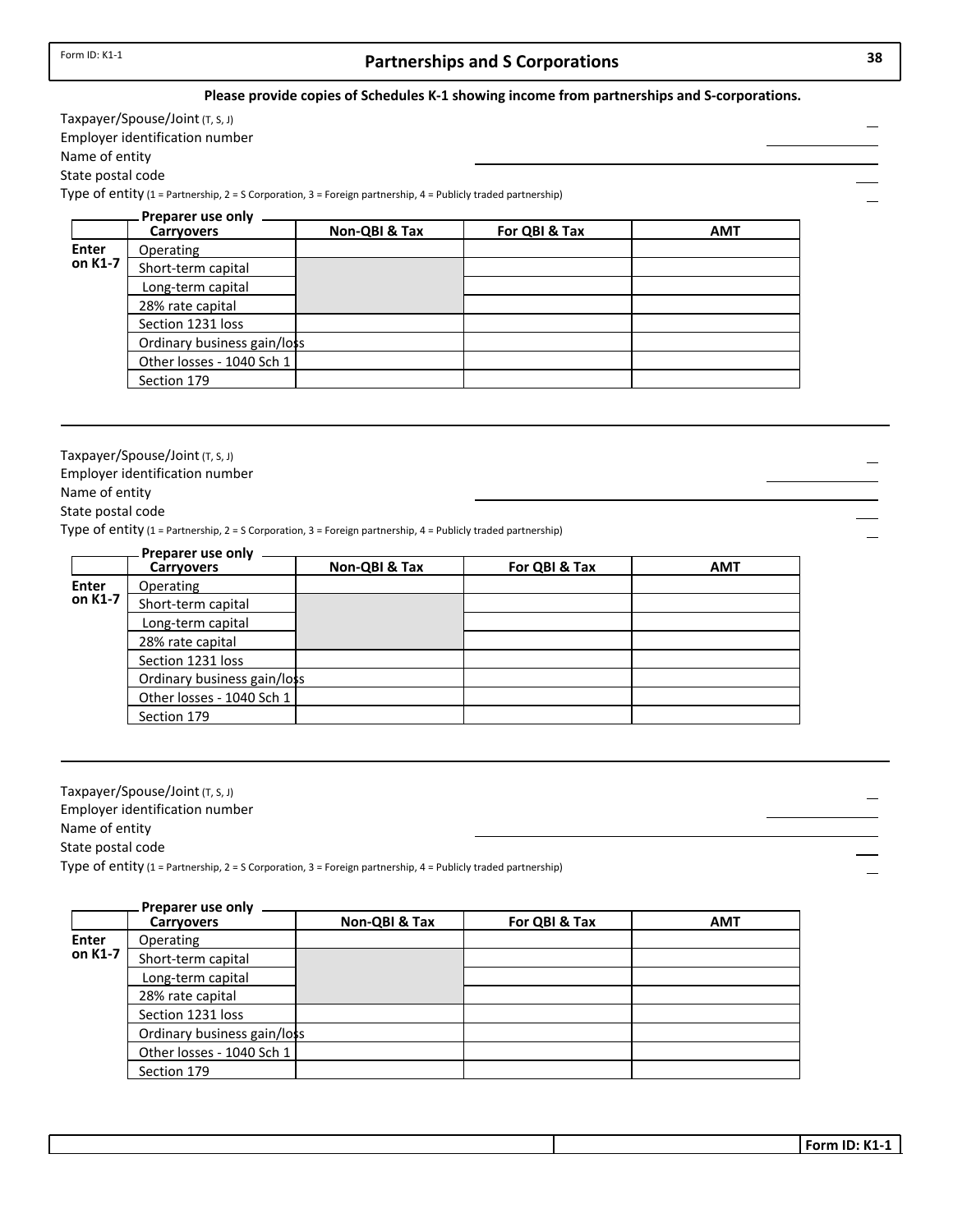| Form ID: K1T                          |                                        |               | <b>Estates and Trusts</b>                                                          |            | 39 |
|---------------------------------------|----------------------------------------|---------------|------------------------------------------------------------------------------------|------------|----|
|                                       |                                        |               | Please provide all copies of Schedules K-1 showing income from estates and trusts. |            |    |
|                                       | Taxpayer/Spouse/Joint (T, S, J)        |               |                                                                                    |            |    |
|                                       | Employer identification number         |               |                                                                                    |            |    |
| Name of activity                      |                                        |               |                                                                                    |            |    |
| State postal code                     |                                        |               |                                                                                    |            |    |
|                                       | Preparer use only                      |               |                                                                                    |            |    |
|                                       | <b>Carryovers</b>                      | Non-QBI & Tax | For QBI & Tax                                                                      | <b>AMT</b> |    |
| Enter<br>on K1T-3                     | Operating                              |               |                                                                                    |            |    |
|                                       | Short-term capital                     |               |                                                                                    |            |    |
|                                       | Long-term capital                      |               |                                                                                    |            |    |
|                                       | 28% rate capital                       |               |                                                                                    |            |    |
|                                       | Section 1231 loss                      |               |                                                                                    |            |    |
|                                       | Ordinary business gain/loss            |               |                                                                                    |            |    |
|                                       |                                        |               |                                                                                    |            |    |
|                                       | Taxpayer/Spouse/Joint (T, S, J)        |               |                                                                                    |            |    |
|                                       | Employer identification number         |               |                                                                                    |            |    |
| Name of activity                      |                                        |               |                                                                                    |            |    |
| State postal code                     |                                        |               |                                                                                    |            |    |
|                                       | Preparer use only<br><b>Carryovers</b> | Non-QBI & Tax | For QBI & Tax                                                                      | <b>AMT</b> |    |
| <b>Enter</b>                          | Operating                              |               |                                                                                    |            |    |
| on K1T-3                              | Short-term capital                     |               |                                                                                    |            |    |
|                                       | Long-term capital                      |               |                                                                                    |            |    |
|                                       | 28% rate capital                       |               |                                                                                    |            |    |
|                                       | Section 1231 loss                      |               |                                                                                    |            |    |
|                                       | Ordinary business gain/loss            |               |                                                                                    |            |    |
|                                       |                                        |               |                                                                                    |            |    |
|                                       |                                        |               |                                                                                    |            |    |
|                                       | Taxpayer/Spouse/Joint (T, S, J)        |               |                                                                                    |            |    |
|                                       | Employer identification number         |               |                                                                                    |            |    |
| Name of activity                      |                                        |               |                                                                                    |            |    |
| State postal code                     |                                        |               |                                                                                    |            |    |
|                                       | Preparer use only                      |               |                                                                                    |            |    |
|                                       | <b>Carryovers</b>                      | Non-QBI & Tax | For QBI & Tax                                                                      | <b>AMT</b> |    |
| <b>Enter</b>                          | Operating                              |               |                                                                                    |            |    |
| on K1T-3                              | Short-term capital                     |               |                                                                                    |            |    |
|                                       | Long-term capital                      |               |                                                                                    |            |    |
|                                       | 28% rate capital                       |               |                                                                                    |            |    |
|                                       | Section 1231 loss                      |               |                                                                                    |            |    |
|                                       | Ordinary business gain/loss            |               |                                                                                    |            |    |
|                                       |                                        |               |                                                                                    |            |    |
|                                       |                                        |               |                                                                                    |            |    |
|                                       | Taxpayer/Spouse/Joint (T, S, J)        |               |                                                                                    |            |    |
|                                       |                                        |               |                                                                                    |            |    |
|                                       | Employer identification number         |               |                                                                                    |            |    |
| Name of activity<br>State postal code |                                        |               |                                                                                    |            |    |

|          | Preparer use only<br><b>Carryovers</b> | Non-QBI & Tax | For QBI & Tax | <b>AMT</b> |
|----------|----------------------------------------|---------------|---------------|------------|
| Enter    | Operating                              |               |               |            |
| on K1T-3 | Short-term capital                     |               |               |            |
|          | Long-term capital                      |               |               |            |
|          | 28% rate capital                       |               |               |            |
|          | Section 1231 loss                      |               |               |            |
|          | Ordinary business gain/loss            |               |               |            |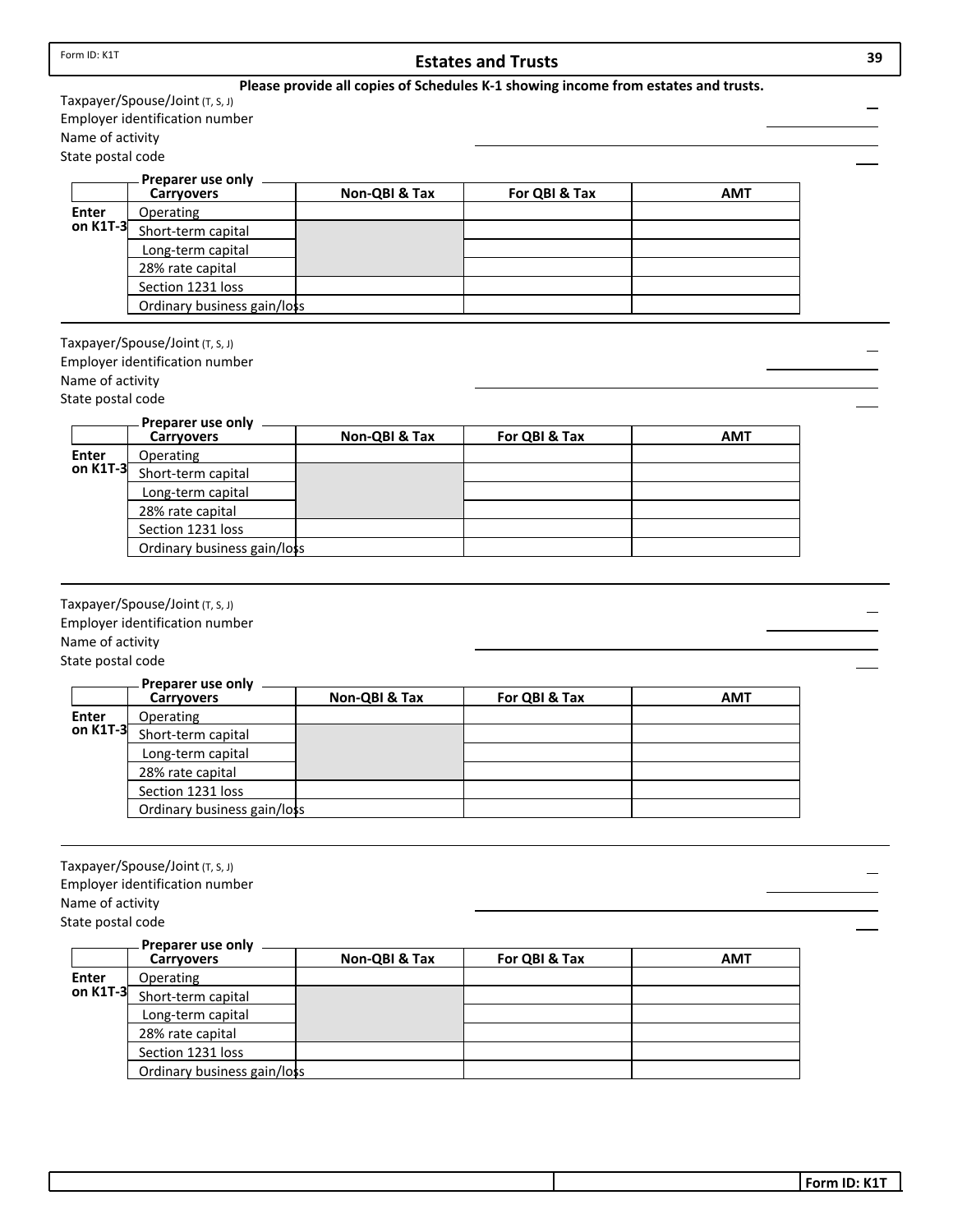## **Other Adjustments**

#### Alimony Paid:

| T/S | Date*                         | 2021 Information | <b>Prior Year Information</b> |
|-----|-------------------------------|------------------|-------------------------------|
|     |                               | $\ddot{}$        |                               |
|     | <b>Recipient name and SSN</b> |                  |                               |
|     | <b>Address</b>                |                  |                               |
|     | City, state and zip code      |                  |                               |
|     |                               | $\ddot{}$        |                               |
|     | <b>Recipient name and SSN</b> |                  |                               |
|     | <b>Address</b>                |                  |                               |
|     | City, state and zip code      |                  |                               |
|     |                               | $\ddot{}$        |                               |
|     | Recipient name and SSN        |                  |                               |
|     | <b>Address</b>                |                  |                               |
|     | City, state and zip code      |                  |                               |

**\* Date of divorce/separation agreement**

|                    | 2021 Information |           | <b>Prior Year Information</b> |  |
|--------------------|------------------|-----------|-------------------------------|--|
|                    | <b>Taxpayer</b>  | Spouse    |                               |  |
| Educator expenses: |                  |           |                               |  |
| $\ddot{}$          |                  | $\ddot{}$ |                               |  |
| $+$                |                  | $\ddot{}$ |                               |  |
| Other adjustments: |                  |           |                               |  |
| $+$                |                  | $\ddot{}$ |                               |  |
| $+$                |                  | $+$       |                               |  |
| $+$                |                  |           |                               |  |
|                    |                  |           |                               |  |
| +                  |                  |           |                               |  |
| $\ddot{}$          |                  |           |                               |  |
|                    |                  |           |                               |  |
| $\ddot{}$          |                  |           |                               |  |
|                    |                  |           |                               |  |
|                    |                  |           |                               |  |
| $+$                |                  |           |                               |  |
| $\ddot{}$          |                  |           |                               |  |
| $\ddot{}$          |                  |           |                               |  |
| $\ddot{}$          |                  |           |                               |  |
|                    |                  |           |                               |  |
| $\ddot{}$          |                  |           |                               |  |
|                    |                  |           |                               |  |
| $\ddot{}$          |                  |           |                               |  |
| $\ddot{}$          |                  |           |                               |  |
|                    |                  |           |                               |  |
| $\ddot{}$          |                  |           |                               |  |
|                    |                  |           |                               |  |
|                    |                  |           |                               |  |
| $\ddot{}$          |                  |           |                               |  |
|                    |                  |           |                               |  |

| otals-<br>-- | .<br>.<br>−ror"<br>ומר |
|--------------|------------------------|
|              |                        |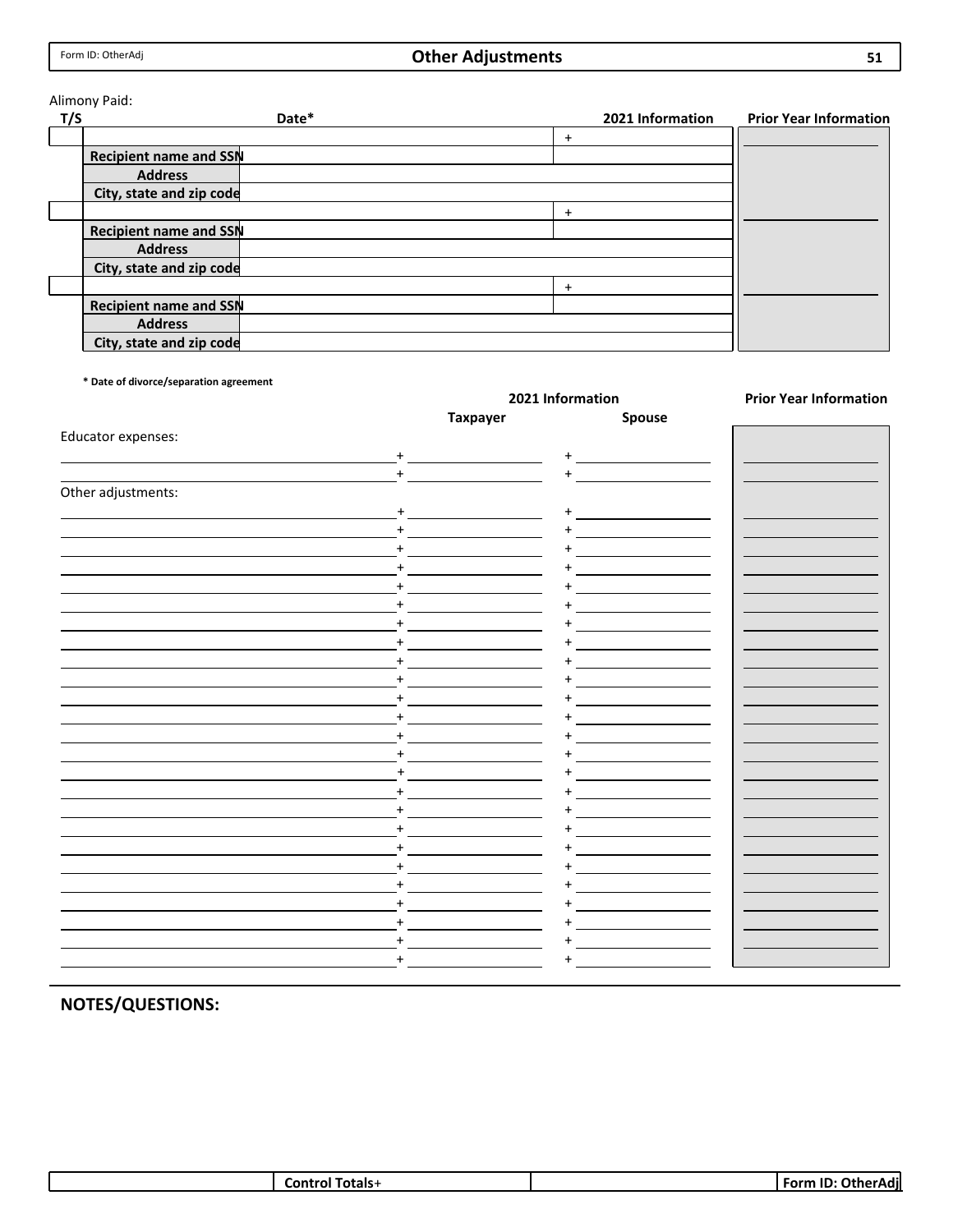## **Qualified Education Programs 55**

**Please provide all copies of Form 1099Q**

| Taxpayer/Spouse (T, S)<br>Payer name                     |                                                                                      |  |
|----------------------------------------------------------|--------------------------------------------------------------------------------------|--|
| State postal code                                        |                                                                                      |  |
| Type of $account(1=Private QTP, 2 = State QTP, 3 = ESA)$ |                                                                                      |  |
|                                                          | Relationship to $account(1 = Benedictary, 2 = Account owner, 3 = Both, 4 = Neither)$ |  |
| Final distribution                                       |                                                                                      |  |
|                                                          |                                                                                      |  |

## **Contributions and Basis**

| Beneficiary's Information (if not taxpayer or spouse)<br>Social security number<br>First name<br>Last name                                                                                                  |                  |                               |
|-------------------------------------------------------------------------------------------------------------------------------------------------------------------------------------------------------------|------------------|-------------------------------|
| Amount contributed in current year<br>Basis of this account at 12/31/20<br>Value of this account at 12/31/21<br>Distribution by beneficiary of previously taxed contributions (if not taxpayer or spouse) + | 2021 Information | <b>Prior Year Information</b> |

## **Payments from Qualified Education Programs**

|                                                                  | 2021 Information | <b>Prior Year Information</b> |
|------------------------------------------------------------------|------------------|-------------------------------|
| Gross distribution (Box 1)                                       |                  |                               |
| Earnings (Box 2)                                                 |                  |                               |
| Basis (Box 3)                                                    |                  |                               |
| Trustee-to-trustee rollover (Box 4)                              |                  |                               |
| Trustee-to-trustee rollover amount if different than Box 1       |                  |                               |
| <b>Box 5 -</b>                                                   |                  |                               |
| Private OTP                                                      |                  |                               |
| State OTP                                                        |                  |                               |
| Coverdell ESA                                                    |                  |                               |
| Check if the recipient is not the designated beneficiary (Box 6) |                  |                               |
| Qualified education expenses                                     |                  |                               |
| Elementary and secondary education expenses                      |                  |                               |

| ،1000<br>--<br>Totals-<br>Form<br>Control T |
|---------------------------------------------|
|---------------------------------------------|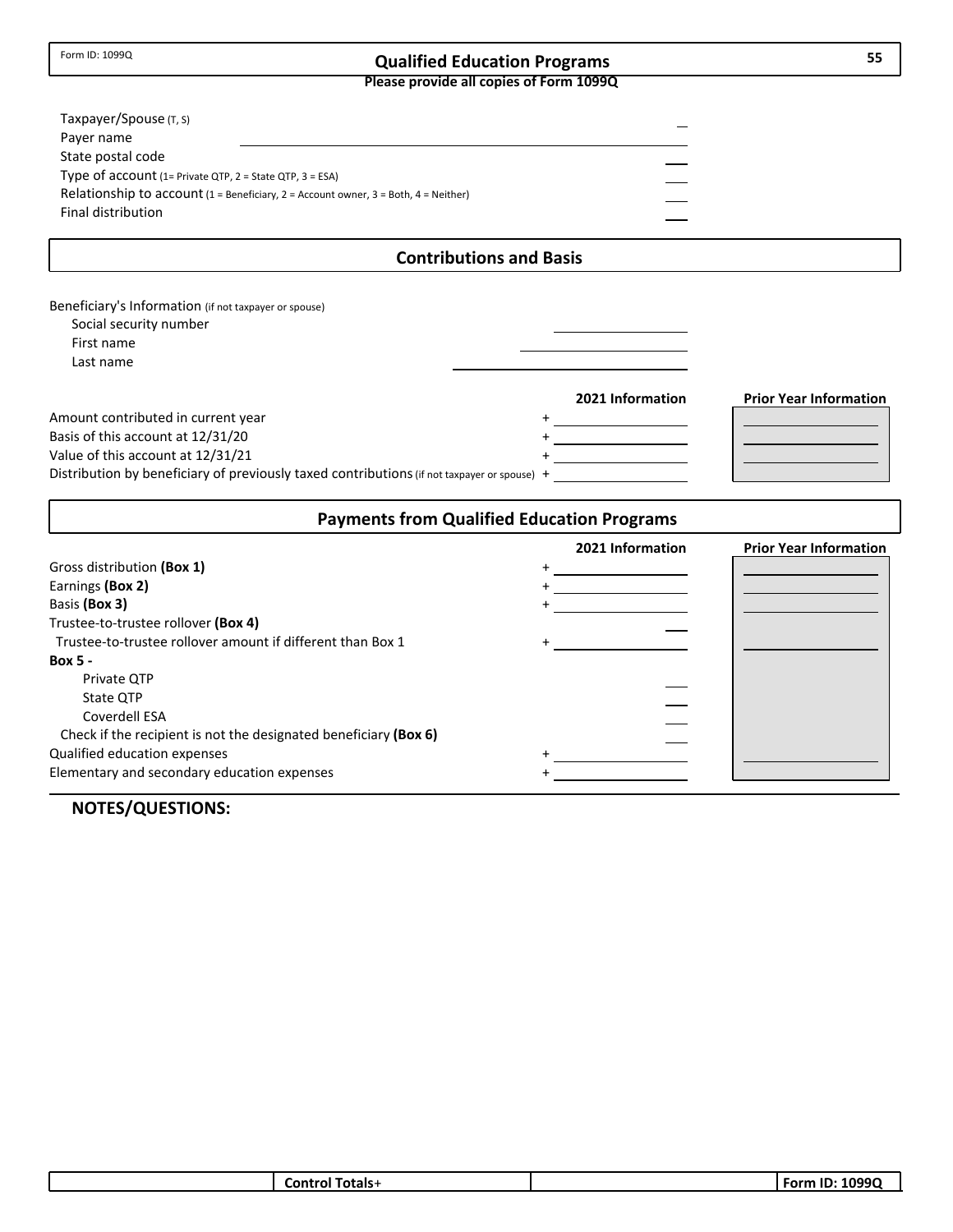#### **Schedule A ‐ Medical and Dental Expenses**

#### **T/S/J 2021 Information Prior Year Information** Medical and dental expenses, such as: Doctors, Dentists, Hospital/nursing home fees, Lab/x-ray fees, Medical supplies, Hearing aids, Eyeglasses/contact lenses, and Insurance reimbursements received + + + + + + Medical insurance premiums you paid: Do not include pre-tax amounts paid by an employer-sponsored plan or amounts entered elsewhere, such as amounts paid for your self-employed business (Sch C, Sch F, Sch K-1, etc.) or Medicare premiums entered on Form SSA-1099. + + + + Long‐term care premiums you paid: Do not include pre-tax amounts paid by an employer-sponsored plan or amounts entered elsewhere, such as amounts paid for your **self‐employed business (Sch C, Sch F, Sch K‐1, etc.)** + + Prescription medicines and drugs: + + +

Miles driven for medical items

#### **Schedule A ‐ Tax Expenses**

| T/S/J                                                                                                                                                                                                                         |                                                                                                                      | 2021 Information | <b>Prior Year Information</b> |
|-------------------------------------------------------------------------------------------------------------------------------------------------------------------------------------------------------------------------------|----------------------------------------------------------------------------------------------------------------------|------------------|-------------------------------|
| State/local income taxes paid:                                                                                                                                                                                                |                                                                                                                      |                  |                               |
|                                                                                                                                                                                                                               |                                                                                                                      |                  |                               |
| the control of the control of the control of the control of the control of the control of the control of the control of the control of the control of the control of the control of the control of the control of the control |                                                                                                                      |                  |                               |
|                                                                                                                                                                                                                               |                                                                                                                      |                  |                               |
|                                                                                                                                                                                                                               |                                                                                                                      |                  |                               |
| 2020 state and local income taxes paid in 2021:                                                                                                                                                                               |                                                                                                                      |                  |                               |
| <u> 1989 - Andrea Barbara, Amerikaansk politiker (d. 1989)</u><br>and the control of the control of the control of the control of the control of the control of the control of the                                            |                                                                                                                      |                  |                               |
|                                                                                                                                                                                                                               |                                                                                                                      |                  |                               |
| Real estate taxes paid:                                                                                                                                                                                                       |                                                                                                                      |                  |                               |
| and the control of the control of the control of the control of the control of the control of the control of the                                                                                                              |                                                                                                                      |                  |                               |
|                                                                                                                                                                                                                               |                                                                                                                      |                  |                               |
| Personal property taxes:                                                                                                                                                                                                      |                                                                                                                      |                  |                               |
| <u> 1989 - Johann Stoff, deutscher Stoffen und der Stoffen und der Stoffen und der Stoffen und der Stoffen und der</u>                                                                                                        |                                                                                                                      |                  |                               |
| Other taxes, such as: foreign taxes and State disability taxes                                                                                                                                                                |                                                                                                                      |                  |                               |
|                                                                                                                                                                                                                               | <u> 1980 - Jan Samuel Barbara, martin de la partida de la partida de la partida de la partida de la partida de l</u> |                  |                               |
|                                                                                                                                                                                                                               |                                                                                                                      |                  |                               |
| Sales tax paid on major purchases:                                                                                                                                                                                            |                                                                                                                      |                  |                               |
| and the control of the control of the control of the control of the control of the control of the control of the                                                                                                              |                                                                                                                      |                  |                               |
|                                                                                                                                                                                                                               |                                                                                                                      |                  |                               |
| Sales tax paid on actual expenses:                                                                                                                                                                                            |                                                                                                                      |                  |                               |
|                                                                                                                                                                                                                               |                                                                                                                      |                  |                               |
| the control of the control of the control of the control of the control of the control of the control of the control of the control of the control of the control of the control of the control of the control of the control |                                                                                                                      |                  |                               |
|                                                                                                                                                                                                                               |                                                                                                                      |                  |                               |
| <b>Control Totals+</b>                                                                                                                                                                                                        |                                                                                                                      |                  | Form ID: A-1                  |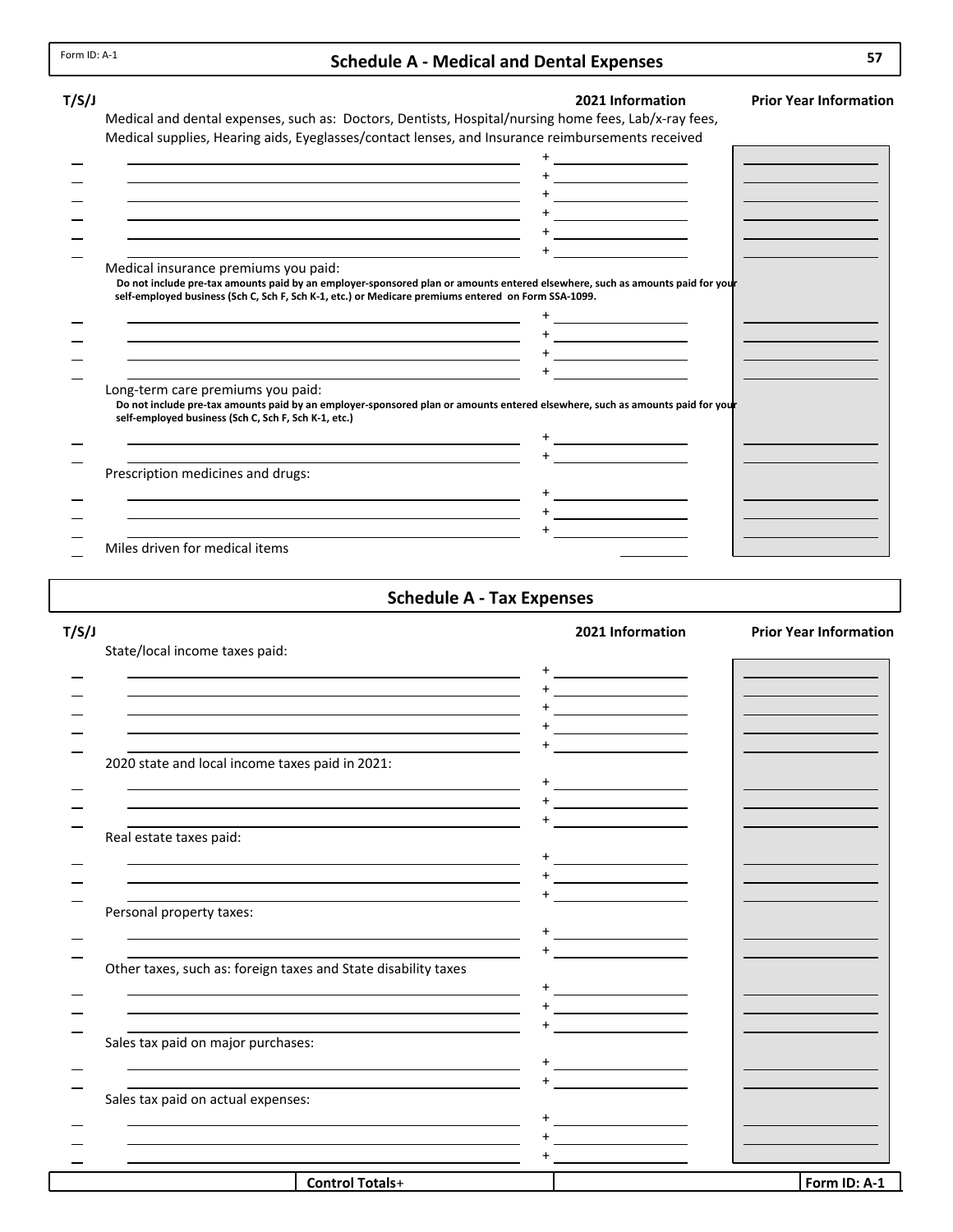| <b>Interest Expenses</b>                                    |                                                                                                                               |                                                                                                                                                                                                                                   | 58                                                                                                                                                                                                                                                                                                                                                                                                                                                                                                                                                                                                                                                                |
|-------------------------------------------------------------|-------------------------------------------------------------------------------------------------------------------------------|-----------------------------------------------------------------------------------------------------------------------------------------------------------------------------------------------------------------------------------|-------------------------------------------------------------------------------------------------------------------------------------------------------------------------------------------------------------------------------------------------------------------------------------------------------------------------------------------------------------------------------------------------------------------------------------------------------------------------------------------------------------------------------------------------------------------------------------------------------------------------------------------------------------------|
| 2021<br><b>Interest Paid</b>                                | 2021                                                                                                                          | 2021                                                                                                                                                                                                                              | Points Paid Type* Mortgage Ins. Prior Year Information                                                                                                                                                                                                                                                                                                                                                                                                                                                                                                                                                                                                            |
|                                                             |                                                                                                                               |                                                                                                                                                                                                                                   |                                                                                                                                                                                                                                                                                                                                                                                                                                                                                                                                                                                                                                                                   |
| $+$                                                         |                                                                                                                               |                                                                                                                                                                                                                                   |                                                                                                                                                                                                                                                                                                                                                                                                                                                                                                                                                                                                                                                                   |
| $+$                                                         |                                                                                                                               |                                                                                                                                                                                                                                   |                                                                                                                                                                                                                                                                                                                                                                                                                                                                                                                                                                                                                                                                   |
|                                                             |                                                                                                                               |                                                                                                                                                                                                                                   |                                                                                                                                                                                                                                                                                                                                                                                                                                                                                                                                                                                                                                                                   |
| $+$                                                         |                                                                                                                               |                                                                                                                                                                                                                                   |                                                                                                                                                                                                                                                                                                                                                                                                                                                                                                                                                                                                                                                                   |
|                                                             |                                                                                                                               |                                                                                                                                                                                                                                   |                                                                                                                                                                                                                                                                                                                                                                                                                                                                                                                                                                                                                                                                   |
|                                                             |                                                                                                                               |                                                                                                                                                                                                                                   |                                                                                                                                                                                                                                                                                                                                                                                                                                                                                                                                                                                                                                                                   |
| $+$                                                         |                                                                                                                               |                                                                                                                                                                                                                                   |                                                                                                                                                                                                                                                                                                                                                                                                                                                                                                                                                                                                                                                                   |
|                                                             |                                                                                                                               |                                                                                                                                                                                                                                   |                                                                                                                                                                                                                                                                                                                                                                                                                                                                                                                                                                                                                                                                   |
|                                                             |                                                                                                                               |                                                                                                                                                                                                                                   |                                                                                                                                                                                                                                                                                                                                                                                                                                                                                                                                                                                                                                                                   |
|                                                             |                                                                                                                               |                                                                                                                                                                                                                                   | <b>Prior Year Information</b>                                                                                                                                                                                                                                                                                                                                                                                                                                                                                                                                                                                                                                     |
|                                                             | $+$                                                                                                                           |                                                                                                                                                                                                                                   |                                                                                                                                                                                                                                                                                                                                                                                                                                                                                                                                                                                                                                                                   |
|                                                             |                                                                                                                               |                                                                                                                                                                                                                                   |                                                                                                                                                                                                                                                                                                                                                                                                                                                                                                                                                                                                                                                                   |
|                                                             |                                                                                                                               |                                                                                                                                                                                                                                   |                                                                                                                                                                                                                                                                                                                                                                                                                                                                                                                                                                                                                                                                   |
|                                                             |                                                                                                                               |                                                                                                                                                                                                                                   |                                                                                                                                                                                                                                                                                                                                                                                                                                                                                                                                                                                                                                                                   |
|                                                             |                                                                                                                               |                                                                                                                                                                                                                                   |                                                                                                                                                                                                                                                                                                                                                                                                                                                                                                                                                                                                                                                                   |
|                                                             |                                                                                                                               |                                                                                                                                                                                                                                   |                                                                                                                                                                                                                                                                                                                                                                                                                                                                                                                                                                                                                                                                   |
|                                                             |                                                                                                                               |                                                                                                                                                                                                                                   |                                                                                                                                                                                                                                                                                                                                                                                                                                                                                                                                                                                                                                                                   |
| Points deemed as paid in 2021 (Preparer use only)           |                                                                                                                               |                                                                                                                                                                                                                                   |                                                                                                                                                                                                                                                                                                                                                                                                                                                                                                                                                                                                                                                                   |
|                                                             |                                                                                                                               |                                                                                                                                                                                                                                   |                                                                                                                                                                                                                                                                                                                                                                                                                                                                                                                                                                                                                                                                   |
| Investment interest expense, other than on Schedule(s) K-1: |                                                                                                                               | 2021 Information                                                                                                                                                                                                                  |                                                                                                                                                                                                                                                                                                                                                                                                                                                                                                                                                                                                                                                                   |
|                                                             |                                                                                                                               |                                                                                                                                                                                                                                   | <b>Prior Year Information</b>                                                                                                                                                                                                                                                                                                                                                                                                                                                                                                                                                                                                                                     |
|                                                             |                                                                                                                               | <u> 1989 - Johann Barn, amerikansk politiker (</u>                                                                                                                                                                                |                                                                                                                                                                                                                                                                                                                                                                                                                                                                                                                                                                                                                                                                   |
|                                                             |                                                                                                                               | <u> 1980 - Johann Barn, mars ann an t-</u><br><u> 1989 - Johann Barn, amerikansk politiker (</u><br><u> 1989 - Johann Barnett, fransk politiker (</u>                                                                             |                                                                                                                                                                                                                                                                                                                                                                                                                                                                                                                                                                                                                                                                   |
|                                                             | $+$<br>$+$<br>Other, such as: Home mortgage interest paid to individuals<br>Points deemed as paid in 2021 (Preparer use only) | $\pm$ - $\pm$ - $\pm$<br>$+$<br>$+$<br>$+$<br>$+$<br>$+$<br>*Mortgage Types<br><b>SSN or EIN</b><br>$\ddot{}$<br><u> 1980 - Jan Salaman, mangang mga kalendar ng mga kalendar ng mga kalendar ng mga kalendar ng mga kalendar</u> | $\begin{picture}(20,20) \put(0,0){\dashbox{0.5}(5,0){ }} \put(15,0){\circle{10}} \put(15,0){\circle{10}} \put(15,0){\circle{10}} \put(15,0){\circle{10}} \put(15,0){\circle{10}} \put(15,0){\circle{10}} \put(15,0){\circle{10}} \put(15,0){\circle{10}} \put(15,0){\circle{10}} \put(15,0){\circle{10}} \put(15,0){\circle{10}} \put(15,0){\circle{10}} \put(15,0){\circle{10}} \put(15,0$<br>$+$ $ -$<br>Blank = Used to buy, build or improve main/qualified second home 1 = Not used to buy, build, improve home or investment<br>2021 Information<br>Name and address of other person who received Form 1098 for jointly liable mortgage interest you paid - |

| ⊺otals+<br>`ontrc | IN.<br>$  -$<br>Д. |
|-------------------|--------------------|
|                   |                    |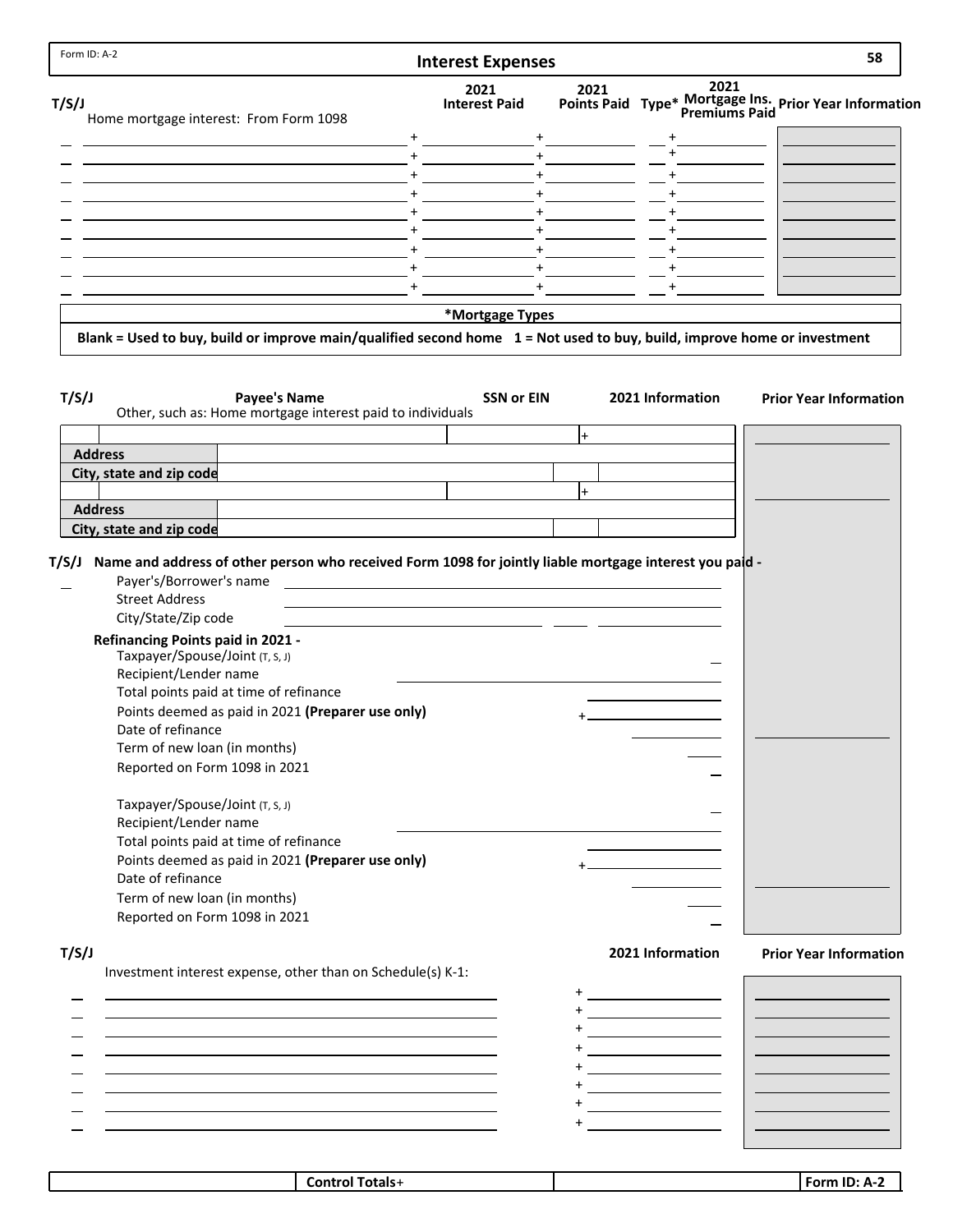### **Charitable Contributions 59**

**T/S/J 2021 Information Prior Year Information**

| Contributions made by cash or check (including out-of-pocket expenses)                                                                                    |
|-----------------------------------------------------------------------------------------------------------------------------------------------------------|
| Any contribution of cash, a check or other monetary gift requires a written record of the contribution in order to claim the contribution on your return. |
| Individual contributions of \$250 or more must be accompanied by a written acknowledgment from the charity to claim the contribution on your return.      |

|                                                                          | $\ddot{}$                |  |
|--------------------------------------------------------------------------|--------------------------|--|
|                                                                          |                          |  |
|                                                                          |                          |  |
|                                                                          |                          |  |
|                                                                          |                          |  |
|                                                                          |                          |  |
|                                                                          |                          |  |
|                                                                          |                          |  |
|                                                                          |                          |  |
|                                                                          |                          |  |
|                                                                          |                          |  |
|                                                                          |                          |  |
|                                                                          |                          |  |
|                                                                          |                          |  |
|                                                                          |                          |  |
|                                                                          |                          |  |
|                                                                          |                          |  |
| Volunteer miles driven                                                   |                          |  |
| Noncash items, such as: Goodwill/Salvation Army/clothing/household goods |                          |  |
|                                                                          |                          |  |
|                                                                          |                          |  |
|                                                                          | <b>Contract Contract</b> |  |
|                                                                          |                          |  |
|                                                                          |                          |  |
|                                                                          |                          |  |
|                                                                          |                          |  |
|                                                                          |                          |  |
|                                                                          |                          |  |
|                                                                          |                          |  |
|                                                                          |                          |  |
|                                                                          |                          |  |

**Miscellaneous Deductions**

| T/S/J                                                     | 2021 Information | <b>Prior Year Information</b> |
|-----------------------------------------------------------|------------------|-------------------------------|
| Other expenses                                            |                  |                               |
|                                                           | $\ddot{}$        |                               |
|                                                           |                  |                               |
|                                                           |                  |                               |
|                                                           |                  |                               |
|                                                           |                  |                               |
|                                                           |                  |                               |
| Gambling losses: (Enter only if you have gambling income) |                  |                               |
|                                                           |                  |                               |
|                                                           |                  |                               |
|                                                           |                  |                               |
|                                                           |                  |                               |

| ،fotals<br>m | m<br>-nrm |
|--------------|-----------|
|--------------|-----------|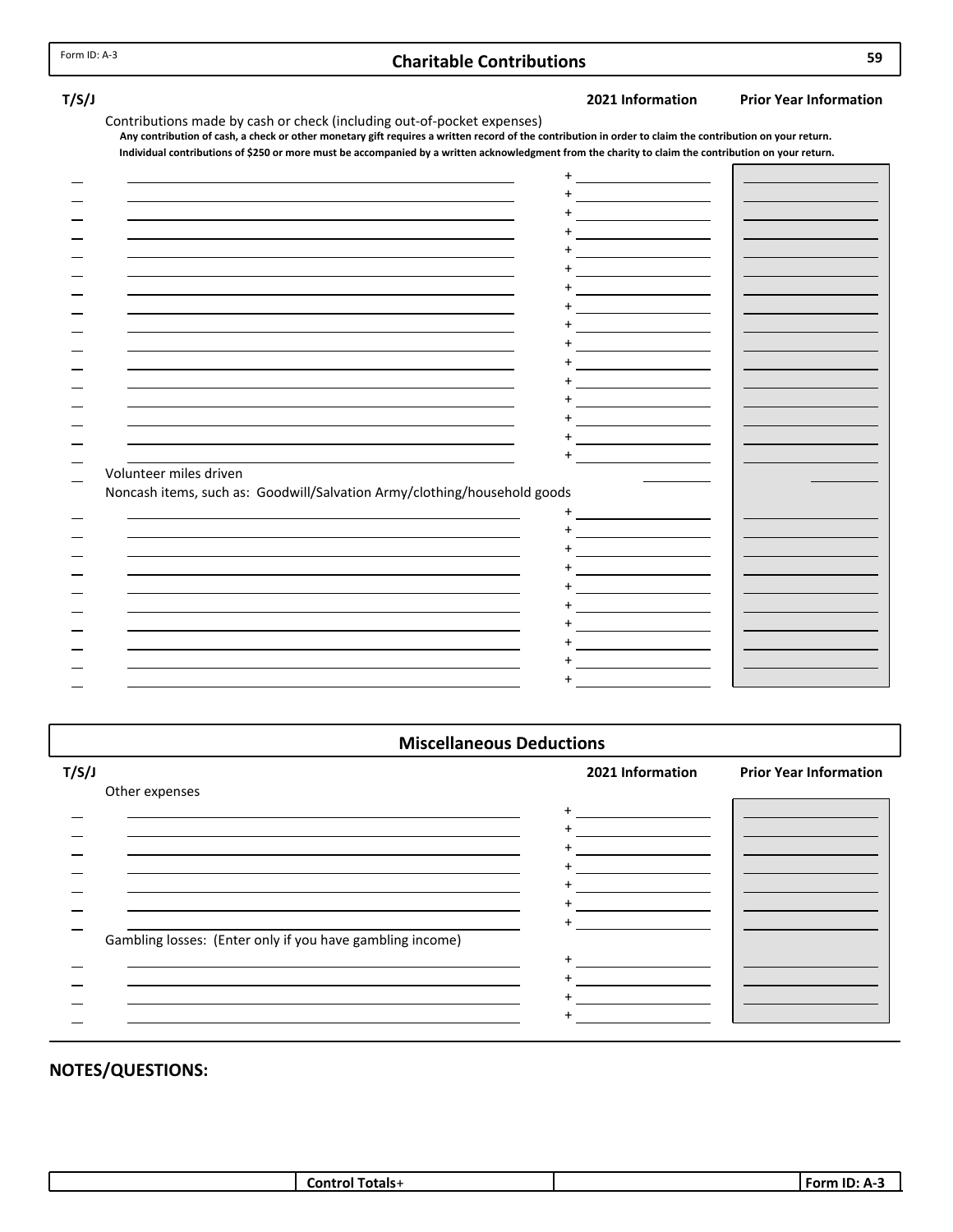### **Medical and Health Savings Account Contributions**

#### **Please provide all Forms 5498‐SA.**

|                                                                                                    | 2021 Information | <b>Prior Year Information</b> |
|----------------------------------------------------------------------------------------------------|------------------|-------------------------------|
| Taxpayer/Spouse (T, S)                                                                             |                  |                               |
| Name of Trustee                                                                                    |                  |                               |
| State postal code                                                                                  |                  |                               |
| Indicate type of health or medical savings account:                                                |                  |                               |
| <b>HSA</b>                                                                                         |                  |                               |
| Archer MSA                                                                                         |                  |                               |
| MA (Medicare Advantage) MSA                                                                        |                  |                               |
| Total HSA/MSA contributions made                                                                   |                  |                               |
| for 2021 (Enter all amounts contributed, including through employer cafeteria plans)               |                  |                               |
| Indicate type of coverage under qualifying high deductible health plan (1 = Self-Only, 2 = Family) |                  |                               |
| Number of months in qualified high deductible health plan in 2021                                  |                  |                               |
| Mark if you want to contribute the maximum allowable health or                                     |                  |                               |
| medical savings account contribution amount                                                        |                  |                               |
| Total HSA/MSA contribution to be made for 2021                                                     |                  |                               |
| Fair market value of HSA, Archer MSA, or MA MSA (Form 5498-SA, Box 5)                              |                  |                               |
| Excess contributions for 2020 taken as constructive contributions for 2021                         |                  |                               |
| Rollover contribution (Form 5498-SA, Box 4)                                                        |                  |                               |
|                                                                                                    |                  |                               |

#### **Complete this section if your account is an Archer MSA or MA MSA**

| Amount of annual deductible                                              |  |
|--------------------------------------------------------------------------|--|
| Enter compensation from employer maintaining high deductible health plan |  |
| If self-employed, enter earned income from business                      |  |
| under which plan was established                                         |  |

 $\mathbf{r}$ 

#### **Complete this section if your account is an HSA**

Was the high deductible health plan in effect for December 2021? (Y, N)

| Totals+<br>Control | ا ID: 5498SA<br>Form |
|--------------------|----------------------|
|                    |                      |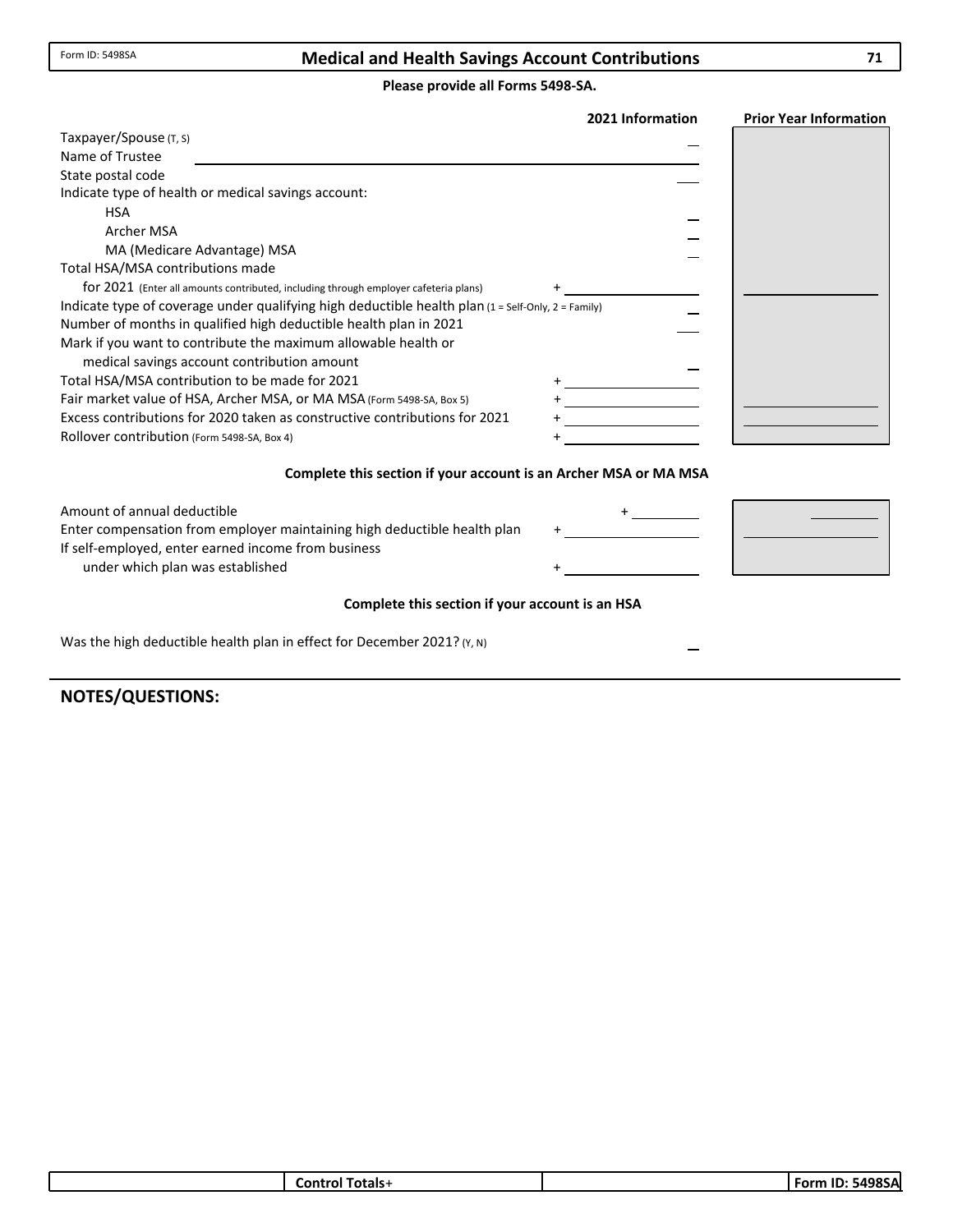Form ID: 1099SA

## **Health, Medical Savings Account Distributions 72**

**Please provide all Forms 1099‐SA.**

|                                                                                   | 2021 Information | <b>Prior Year Information</b> |
|-----------------------------------------------------------------------------------|------------------|-------------------------------|
| Taxpayer/Spouse (T, S)                                                            |                  |                               |
| Name of Trustee                                                                   |                  |                               |
| State postal code                                                                 |                  |                               |
| Gross distributions received (Box 1)                                              |                  |                               |
| Earnings on excess contributions (Box 2)                                          |                  |                               |
| Distribution code (Box 3)                                                         |                  |                               |
| Fair Market Value on date of death (Box 4)                                        |                  |                               |
| <b>Box 5 -</b>                                                                    |                  |                               |
| <b>HSA</b>                                                                        |                  |                               |
| <b>Archer MSA</b>                                                                 |                  |                               |
| <b>MA MSA</b>                                                                     |                  |                               |
| All distributions were used to pay unreimbursed qualified medical expenses        |                  |                               |
| If some distributions were used to pay for other than qualified medical expenses, |                  |                               |
| enter the unreimbursed qualified medical expenses for 2021                        |                  |                               |
| Withdrawal of excess contributions by the due date of the return                  |                  |                               |
| Amount of distribution rolled over for 2021                                       |                  |                               |
| If the distribution is due to the death of the account holder,                    |                  |                               |
| enter the qualified decedent medical expenses paid by the taxpayer                |                  |                               |
| If MA (Medicare Advantage) MSA, enter value of account on 12/31/20                |                  |                               |
| For HSA accounts:                                                                 |                  |                               |
| Was the high deductible health plan coverage started in 2020 and                  |                  |                               |
| in effect for the month of December 2020? $(Y, N)$                                |                  |                               |
| Was the high deductible health plan coverage ended before $12/31/21$ ? (Y, N)     |                  |                               |

## **Long Term Care (LTC) Service and Contracts**

|                                                                                                                                                                                                                                                                                                                                                                                                                                                                                                                                                                                     | Please provide all Forms 1099-LTC. |                               |
|-------------------------------------------------------------------------------------------------------------------------------------------------------------------------------------------------------------------------------------------------------------------------------------------------------------------------------------------------------------------------------------------------------------------------------------------------------------------------------------------------------------------------------------------------------------------------------------|------------------------------------|-------------------------------|
| Name of the insured chronically ill individual<br>Social security number of insured<br>Gross long-term care (LTC) benefits paid (Box 1)<br>Accelerated death benefits paid (Box 2)<br>Check one (Box 3)<br>Per diem<br>Reimbursed amount<br>Qualified contract (Box 4)<br>Check, if applicable (Box 5)<br>Chronically ill<br>Terminally ill<br>Are there other individuals who received LTC payments during $2021$ ? (Y, N)<br>If the insured is terminally ill, were payments received on account of terminal illness? $(Y, N)$<br>Number of days during the long-term care period | 2021 Information                   | <b>Prior Year Information</b> |
| Cost incurred for qualified long-term care services during the<br>long-term care period                                                                                                                                                                                                                                                                                                                                                                                                                                                                                             |                                    |                               |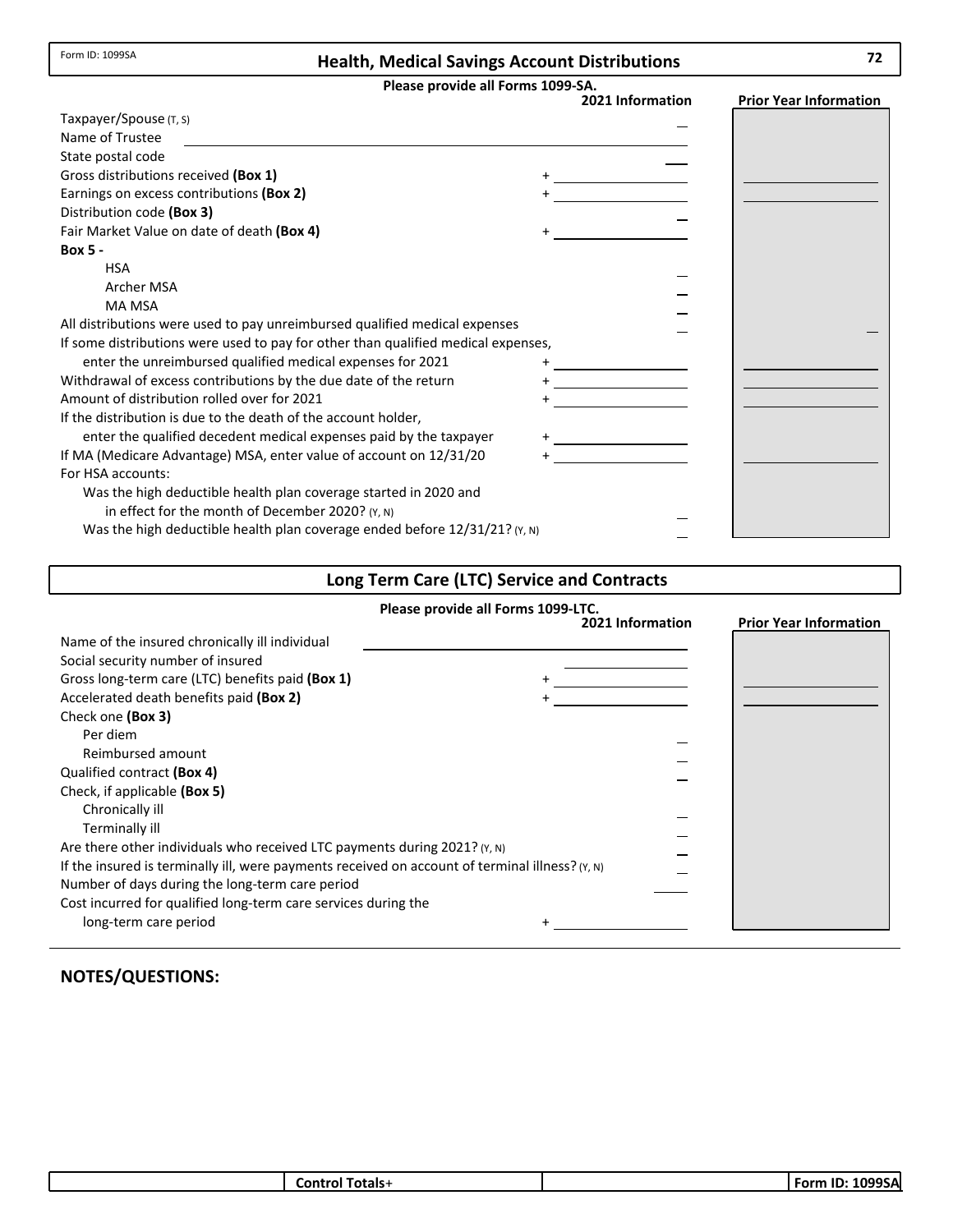## **Recovery Rebate Credit 80 (Economic Impact Payment)**

#### **Please provide copies of all Notice(s) 1444‐C and Letter(s) 6475**

was issued in 2021 to qualifying individuals. Refer to the IRS notice or letter indicating the payment amount received. You can look up your A third round of stimulus payments was issued in 2021 for qualifying individuals. The third economic impact payment, referred to as EIP3, EIP3 amount by either creating or viewing your IRS online account at **https://www.irs.gov/payments/view‐your‐tax‐account.**

The EIP3 was an advance on a 2021 tax credit. The payments will be used to determine if you qualify for an additional recovery rebate credit on your 2021 return. The EIP3 will not increase the total amount of tax you pay but may reduce the amount owed or increase a tax refund.

|                                                                                             | Taxpayer/Joint | <b>Spouse</b> |
|---------------------------------------------------------------------------------------------|----------------|---------------|
| Economic impact payment (EIP). Enter a zero (0) if none was received:                       |                |               |
| EIP no. 3 reported on Notice 1444-C                                                         |                |               |
| Mark if taxpayer, or spouse (if filing jointly) was a member of the US Armed                |                |               |
| Forces in 2020                                                                              |                |               |
| EIP3 amount projected from your prior year return                                           |                |               |
| EIP3 projection tax year                                                                    |                |               |
| Mark if the EIP3 you received matches the EIP3 amount projected from your prior year return |                |               |
|                                                                                             |                |               |

| fotals-<br>∟ontr∕<br>. OL 1 | . .<br><b>Form</b><br>- 11.<br>'Vdlt |
|-----------------------------|--------------------------------------|
|                             |                                      |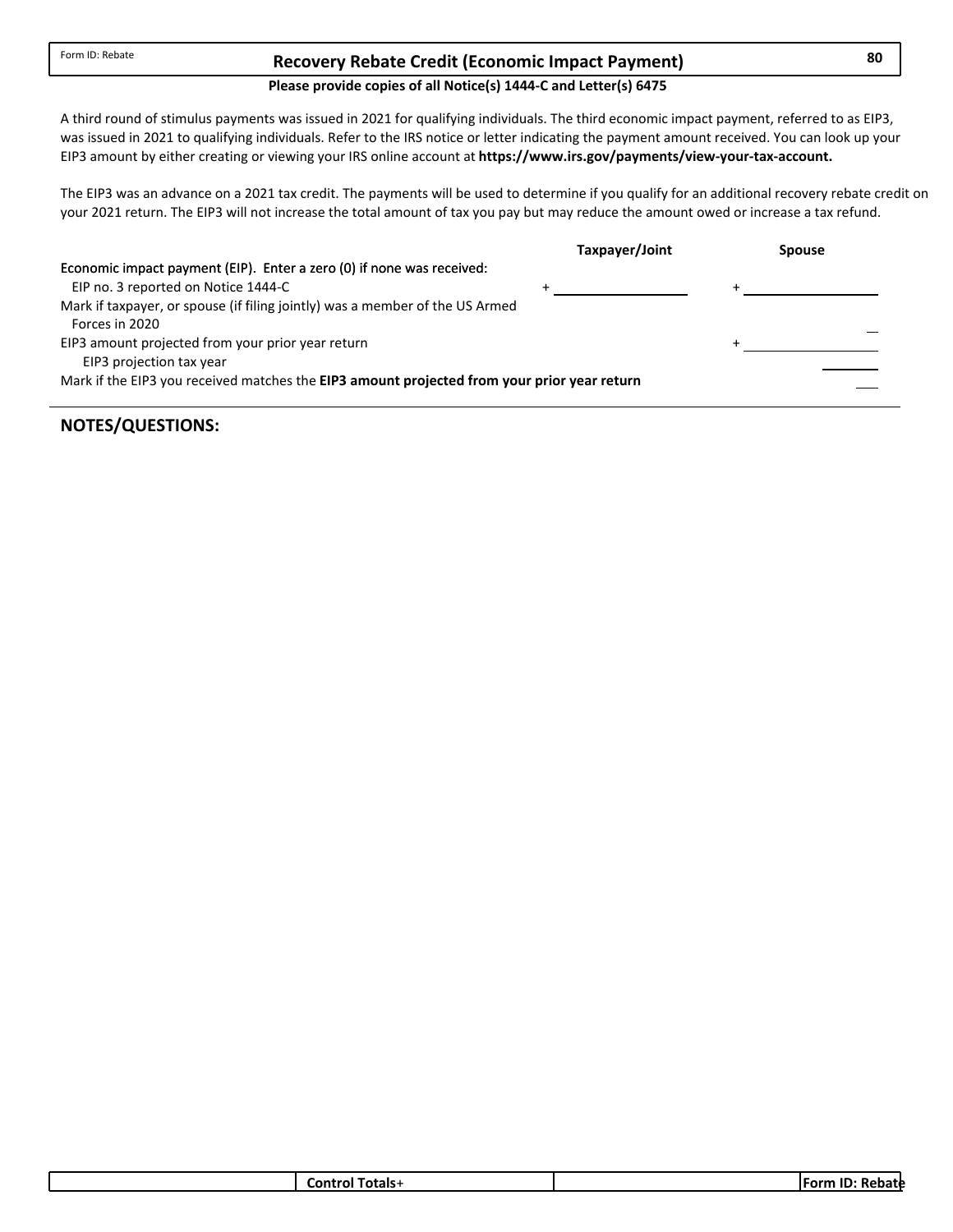# **Child and Dependent Care Expenses 81**

| Please enter all amounts paid in 2021 for the care of one or more dependents which enables you to work or attend school. |
|--------------------------------------------------------------------------------------------------------------------------|
| Enter the amount of dependent care expenses paid for each qualifying dependent on Organizer Form ID:1040                 |

|                                                                                                                                                                                                                                      | <b>Taxpayer</b> | <b>Spouse</b> |
|--------------------------------------------------------------------------------------------------------------------------------------------------------------------------------------------------------------------------------------|-----------------|---------------|
| 2020 employer-provided dependent care benefits used during 2021 grace period                                                                                                                                                         |                 |               |
| Employer-provided dependent care benefits that were forfeited in 2021                                                                                                                                                                |                 |               |
| Total qualified expenses incurred in 2021                                                                                                                                                                                            |                 |               |
| Were you or your spouse a full time student or disabled? (Yes or No)                                                                                                                                                                 |                 |               |
| Did you provide care expenses for any person(s) who is not listed as a dependent? (Y, N)                                                                                                                                             |                 |               |
|                                                                                                                                                                                                                                      |                 |               |
| Business name of provider                                                                                                                                                                                                            |                 |               |
| First and last name of provider                                                                                                                                                                                                      |                 |               |
| Street address of provider                                                                                                                                                                                                           |                 |               |
| City, State and Zip code                                                                                                                                                                                                             |                 |               |
| Social security number OR Employer identification number                                                                                                                                                                             |                 |               |
| Tax Exempt / LAFCP / Due Diligence (1 = Tax Exempt, 2 = Living Abroad Foreign Care Provider, 3 = Provider moved and unable to get TIN, 4 = Provider refuses to give TIN)                                                             |                 |               |
| Amount paid to care provider in 2021                                                                                                                                                                                                 |                 |               |
| Foreign province or state of provider                                                                                                                                                                                                |                 |               |
| Foreign country and Foreign postal code of provider                                                                                                                                                                                  |                 |               |
| Business name of provider                                                                                                                                                                                                            |                 |               |
| First and last name of provider                                                                                                                                                                                                      |                 |               |
| Street address of provider                                                                                                                                                                                                           |                 |               |
| City, State and Zip code                                                                                                                                                                                                             |                 |               |
| Social security number OR Employer identification number                                                                                                                                                                             |                 |               |
| Tax Exempt / LAFCP / Due Diligence (1 = Tax Exempt, 2 = Living Abroad Foreign Care Provider, 3 = Provider moved and unable to get TIN, 4 = Provider refuses to give TIN)                                                             |                 |               |
| Amount paid to care provider in 2021                                                                                                                                                                                                 |                 |               |
| Foreign province or state of provider                                                                                                                                                                                                |                 |               |
| Foreign country and Foreign postal code of provider                                                                                                                                                                                  |                 |               |
|                                                                                                                                                                                                                                      |                 |               |
| Business name of provider                                                                                                                                                                                                            |                 |               |
| First and last name of provider                                                                                                                                                                                                      |                 |               |
| Street address of provider                                                                                                                                                                                                           |                 |               |
| City, State and Zip code                                                                                                                                                                                                             |                 |               |
| Social security number OR Employer identification number<br>Tax Exempt / LAFCP / Due Diligence (1 = Tax Exempt, 2 = Living Abroad Foreign Care Provider, 3 = Provider moved and unable to get TIN, 4 = Provider refuses to give TIN) |                 |               |
| Amount paid to care provider in 2021                                                                                                                                                                                                 |                 |               |
| Foreign province or state of provider                                                                                                                                                                                                |                 |               |
| Foreign country and Foreign postal code of provider                                                                                                                                                                                  |                 |               |
|                                                                                                                                                                                                                                      |                 |               |
| Business name of provider                                                                                                                                                                                                            |                 |               |
| First and last name of provider                                                                                                                                                                                                      |                 |               |
| Street address of provider                                                                                                                                                                                                           |                 |               |
| City, State and Zip code                                                                                                                                                                                                             |                 |               |
| Social security number OR Employer identification number                                                                                                                                                                             |                 |               |
| Tax Exempt / LAFCP / Due Diligence (1 = Tax Exempt, 2 = Living Abroad Foreign Care Provider, 3 = Provider moved and unable to get TIN, 4 = Provider refuses to give TIN)                                                             |                 |               |
| Amount paid to care provider in 2021                                                                                                                                                                                                 |                 |               |
| Foreign province or state of provider                                                                                                                                                                                                |                 |               |
| Foreign country and Foreign postal code of provider                                                                                                                                                                                  |                 |               |
| Business name of provider                                                                                                                                                                                                            |                 |               |
| First and last name of provider                                                                                                                                                                                                      |                 |               |
| Street address of provider                                                                                                                                                                                                           |                 |               |
| City, State and Zip code                                                                                                                                                                                                             |                 |               |
| Social security number OR Employer identification number                                                                                                                                                                             |                 |               |
| Tax Exempt / LAFCP / Due Diligence (1 = Tax Exempt, 2 = Living Abroad Foreign Care Provider, 3 = Provider moved and unable to get TIN, 4 = Provider refuses to give TIN)                                                             |                 |               |
| Amount paid to care provider in 2021                                                                                                                                                                                                 | $\pm$           |               |
| Foreign province or state of provider                                                                                                                                                                                                |                 |               |
| Foreign country and Foreign postal code of provider                                                                                                                                                                                  |                 |               |
| <b>Control Totals+</b>                                                                                                                                                                                                               |                 | Form ID: 2441 |
|                                                                                                                                                                                                                                      |                 |               |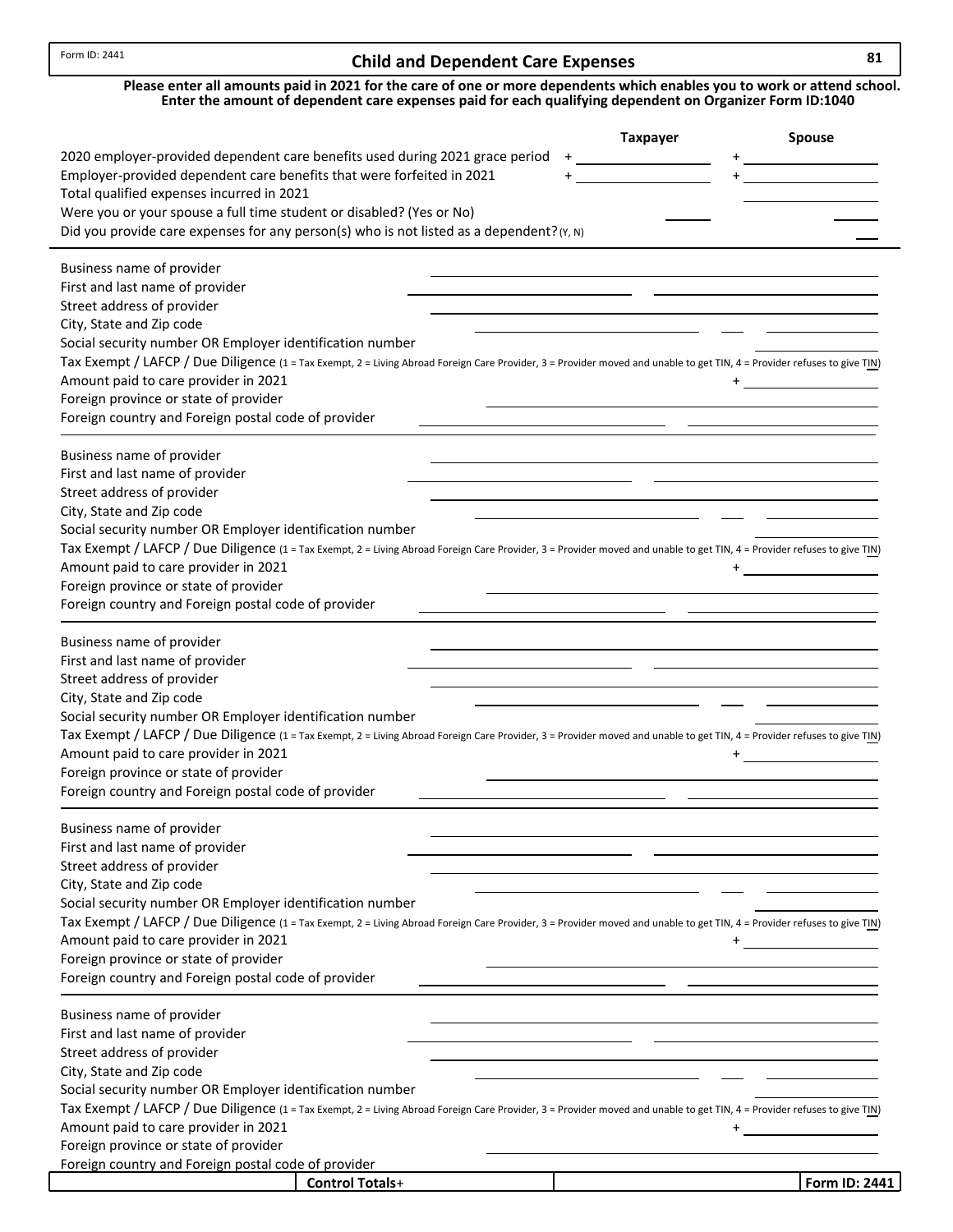## **Advanced Child 81a Tax Credit Payments**

#### **Please provide copies of all IRS Letter 6419**

The Child tax credit payments were an advance on the 2021 Child tax credit. These advance payments will be used to reduce your 2021 Child tax credit for qualifying individuals. Refer to the IRS letter indicating the amount of Advanced Child Tax Credit payments received. **https://www.irs.gov/credits‐deductions/child‐tax‐credit‐update‐portal.** You can look up your Advanced Child Tax Credit amounts by either creating or viewing your IRS online account at

|                                                                                      | Taxpayer/Joint | <b>Spouse</b> |
|--------------------------------------------------------------------------------------|----------------|---------------|
| Advanced Child Tax Credit payments. Enter a zero (0), if none was received:          |                |               |
| July                                                                                 |                |               |
| August                                                                               |                |               |
| September                                                                            |                |               |
| October                                                                              |                |               |
| November                                                                             |                |               |
| December                                                                             |                |               |
| Number of qualifying children used to determine Adv CTC Payments rec'd (Letter 6419) |                |               |

| .ontrc<br>™otals-<br>01 | -- -<br>$\overline{\phantom{a}}$<br>- -<br>∴For"<br>w<br>. |
|-------------------------|------------------------------------------------------------|
|                         |                                                            |